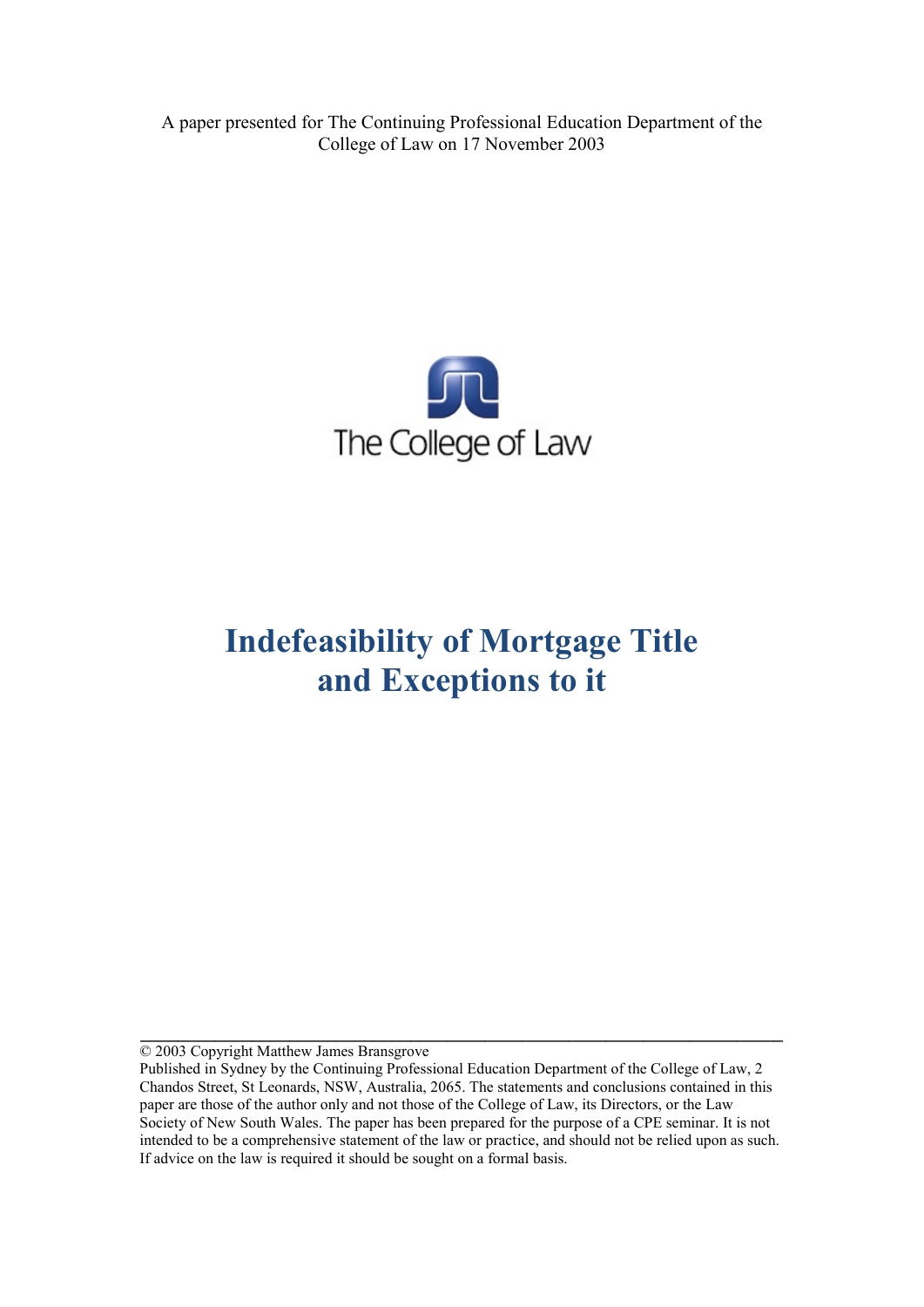# **ABOUT THE PRESENTER**

Matthew Bransgrove holds a Bachelor of Laws and was admitted to the NSW Supreme Court in 1992. He has practised exclusively in the field of mortgage law since 1998.

He is a co-author of the 2008 LexisNexis textbook ['The Essential Guide to Mortgage](http://www.bransgroves.com.au/documents/PDF/Book/OrderForm3LR.pdf) [Law in](http://www.bransgroves.com.au/documents/PDF/Book/OrderForm3LR.pdf) NSW' and the 2013 LexisNexis textbook ['The Essential Guide to Mortgage](http://www.bransgroves.com.au/documents/PDF/Book/EGMLA2ndEdition.pdf) Law in [Australia'.](http://www.bransgroves.com.au/documents/PDF/Book/EGMLA2ndEdition.pdf)

His articles in the NSW Law Society Journal and his textbook have been cited with approval by the NSW Supreme Court. [Chandra v Perpetual Trustees Victoria \[2007\]](http://www.austlii.edu.au/au/cases/nsw/NSWSC/2007/694.html) [NSWSC 694;](http://www.austlii.edu.au/au/cases/nsw/NSWSC/2007/694.html) [Perpetual Trustees Victoria v Kirkbride \[2009\] NSWSC 377;](http://www.austlii.edu.au/au/cases/nsw/NSWSC/2009/377.html) [Bank](http://www.austlii.edu.au/au/cases/nsw/NSWSC/2012/313.html) of [Western Australia v Ellis J Enterprises](http://www.austlii.edu.au/au/cases/nsw/NSWSC/2012/313.html) [2012] NSWSC 313.

He has presented the following papers for the College of Law:

- 1. Enforcement of Mortgages *19 June 2003*
- 2. Indefeasibility of Mortgage Title *17 Nov 2003*
- 3. Mortgage Drafting in NSW *17 Mar 2004*
- 4. Mortgage Priorities *15 June 2004*
- 5. The Rights of Mortgagors *10 Oct 2005*
- 6. The Rights of Mortgagees *10 Nov 2005*
- 7. Mortgagees Power of Sale *23 May 2006*
- 8. Discharge of Mortgage *28 Nov 2006*
- 9. Contracts Review Act Defences to Mortgages *29 May 2007*
- 10. Equitable Defences to Mortgages *18 July 2007*
- 11. Variation, Assignment & Transfer of Mortgages *12 Sept 2007*
- 12. Mortgagor's power to mortgage *13 Nov 2007*
- 13. Regulatory Structure of Managed Investments *23 Feb 2008*\*
- 14. Licensing a Responsible Entity *20 March 2008*\*
- 15. Proportionate Liability in claims against Valuers *29 Oct 2008*\*
- 16. Examinations under the Corporations Act and ASIC Act *5 March 2012*†

\**Presented jointly with Kate Cooper of Bransgroves Lawyers*

† *Co-authored by Lesa Bransgrove of Bransgroves Lawyers*

#### **ACKNOWLEDGEMENT**

The presenter gratefully acknowledge the extensive assistance of Marcus Young of University Chambers in the preparation of this paper. Mr Young specialises in equity and commercial law. He is co-author, with the presenter, of the Lexis Nexis textbooks *The Essential Guide to Mortgage Law in NSW (2008) and The Essential Guide to Mortgage Law in Australia (2013).*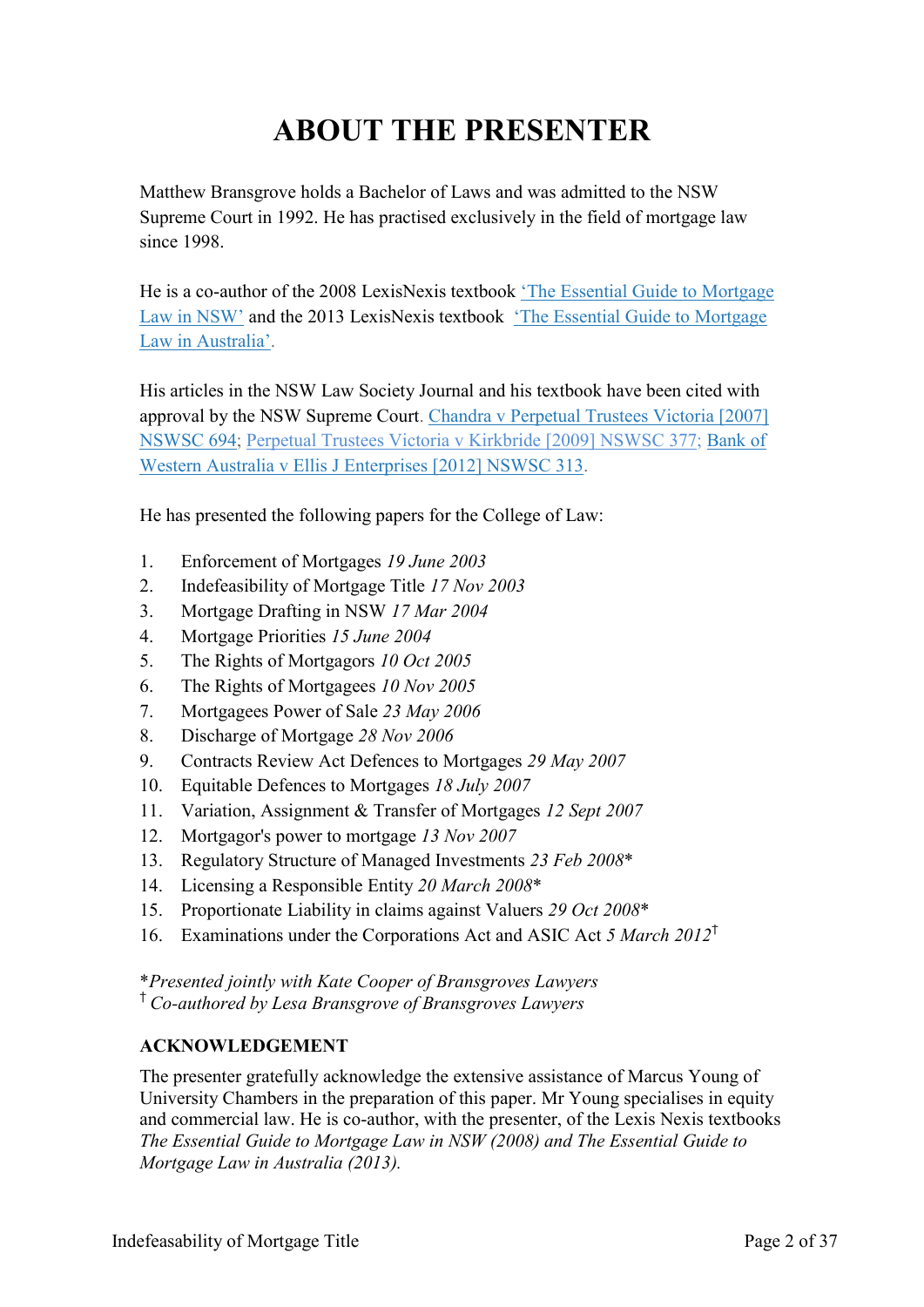### **TABLE OF CONTENTS**

| Constructive Fraud is not sufficient and the concept is inapplicable to Fraud |  |
|-------------------------------------------------------------------------------|--|
|                                                                               |  |
|                                                                               |  |
|                                                                               |  |
|                                                                               |  |
| Personal Equities: In Personam Rights at Common Law or Equity  16             |  |
|                                                                               |  |
|                                                                               |  |
|                                                                               |  |
|                                                                               |  |
|                                                                               |  |
|                                                                               |  |
|                                                                               |  |
|                                                                               |  |
|                                                                               |  |
|                                                                               |  |
|                                                                               |  |
|                                                                               |  |
|                                                                               |  |
|                                                                               |  |
|                                                                               |  |
|                                                                               |  |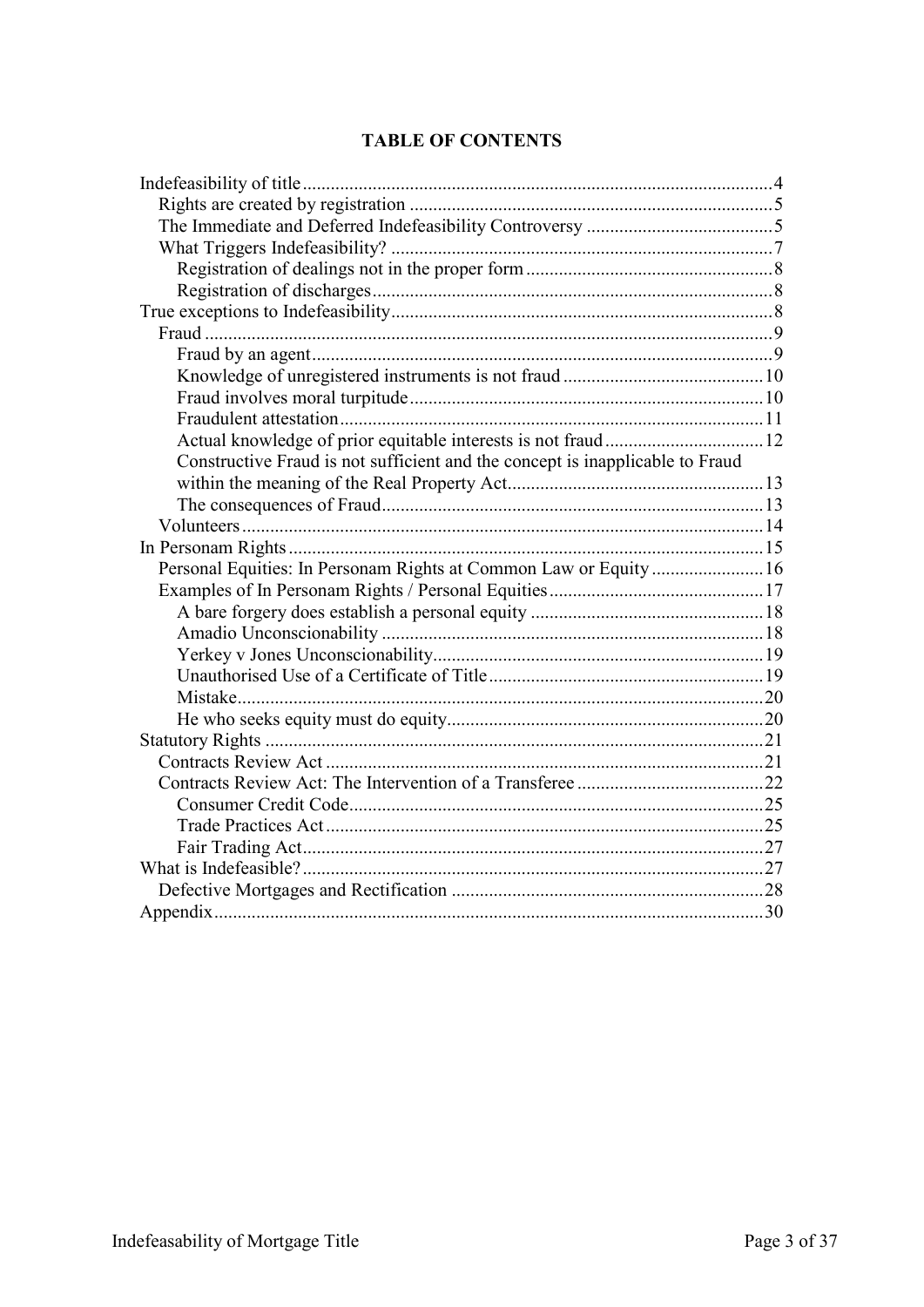# <span id="page-3-0"></span>**Indefeasibility of title**

A registered mortgagee holds an indefeasible title to his estate by virtue of section 41(1) of the Real Property Act which reads;

"….upon the registration of any dealing in the manner provided by this Act, the estate or interest specified in such dealing shall pass, or as the case may be the land shall become liable as security in manner and subject to the covenants, conditions, and contingencies set forth and specified in such dealing, or by this Act declared to be implied in instruments of a like nature."

and section 42 which reads:

"Notwithstanding the existence in any other person of any estate or interest which but for this Act might be held to be paramount or to have priority, the registered proprietor for the time being of any estate or interest in land recorded in a folio of the Register shall, except in case of fraud, hold the same, subject to such other estates and interests and such entries, if any, as are recorded in that folio, but absolutely free from all other estates and interests that are not so recorded "

and section 43(1) of the RPA which reads;

"Except in the case of fraud no person contracting or dealing with or taking or proposing to take a transfer from the registered proprietor of any registered estate or interest shall be required or in any manner concerned to inquire or ascertain the circumstances in or the consideration for which such registered owner or any previous registered owner of the estate or interest in question is or was registered, or to see to the application of the purchase money or any part thereof, or shall be affected by notice direct or constructive of any trust or unregistered interest, any rule of law or equity to the contrary notwithstanding; and the knowledge that any such trust or unregistered interest is in existence shall not of itself be imputed as fraud."

These are the so-called "indefeasibility of title" provisions of the New South Wales RPA. The word "indefeasibility" does not actually appear in these sections or indeed in any part of the Act. The term has its origins in the wording of the original Torrens Act (Real Property Act 1886 of South Australia) s69 of which reads:

"The title of every registered proprietor of land shall, subject to such encumbrances, liens, estates, or interests as may be notified on the original certificate of such land, be absolute and indefeasible, subject only to the following qualifications…"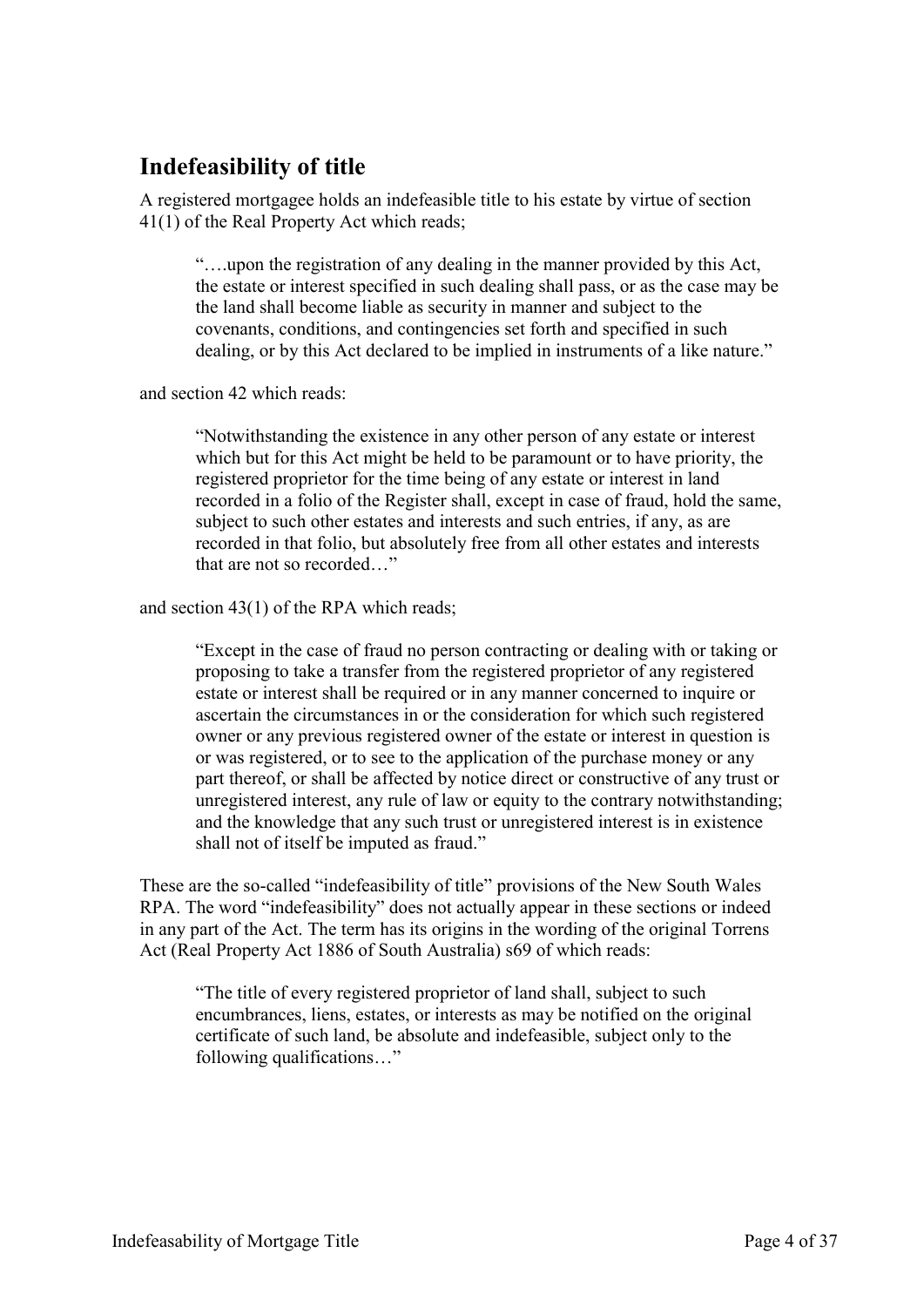### <span id="page-4-0"></span>**Rights are created by registration**

Rights in *rem* are created by registration. This occurs independently of contractual and other mechanism of both law and equity. Thus a registered proprietor can obtain rights which otherwise do not exist. For example an estate in a property adverse to a defrauded proprietor. Legal title and the nature and extent of equitable rights upon it is dependant upon the fact of registration. This concept of title by registration was described in *Breskvar v Wall*<sup>1</sup> by Barwick C.J.<sup>2</sup> who noted:

"The Torrens system of registered title of which the Act is a form is not a system of registration of title but a system of title by registration. That which the certificate of title describes is not the title which the registered proprietor formerly had, or which but for registration would have had. The title it certifies is not historical or derivative. It is the title which registration itself has vested in the proprietor. Consequently, a registration which results from a void instrument is effective according to the terms of the registration. It matters not what the cause or reason for which the instrument is void."

This radically distinguishes registered estates from those protected by caveats or and, for example, the registration of ownership of cars. In *Mercantile Mutual Life Insurance Co v Gosper*<sup>3</sup> Mahoney JA made this clear when he stated:

"The effect of the Act, and in particular of s 41, is that title and (as in this case) statutory rights are created by registration notwithstanding that, under the documents presented for registration, they would otherwise not exist: the essence of the Torrens System of title is that registration confers title and does not merely record title otherwise acquired".

## <span id="page-4-1"></span>**The Immediate and Deferred Indefeasibility Controversy**

For many years there was doubt as to the degree of protection offered by RPA s 42 (and its equivalents in other Torrens Title jurisdictions) to a registered proprietor of an interest in land. One view, known as "deferred indefeasibility", held that a void instrument could not confer an indefeasible title, and that no indefeasible title would exist until such time as a bona fide purchaser for value became register as proprietor in reliance upon the existing state of the register- in other words, indefeasibility was deferred until an innocent third party was later registered. The other school, known as "immediate indefeasibility", held that indefeasibility was conferred immediately whether or not the instrument that was registered would have otherwise been void, and without the need for any subsequent bona fide purchaser for value.

 1 (1971) 126 CLR 376

 $^{2}$  at 385 - 386

<sup>&</sup>lt;sup>3</sup> (1991) 25 NSWLR 32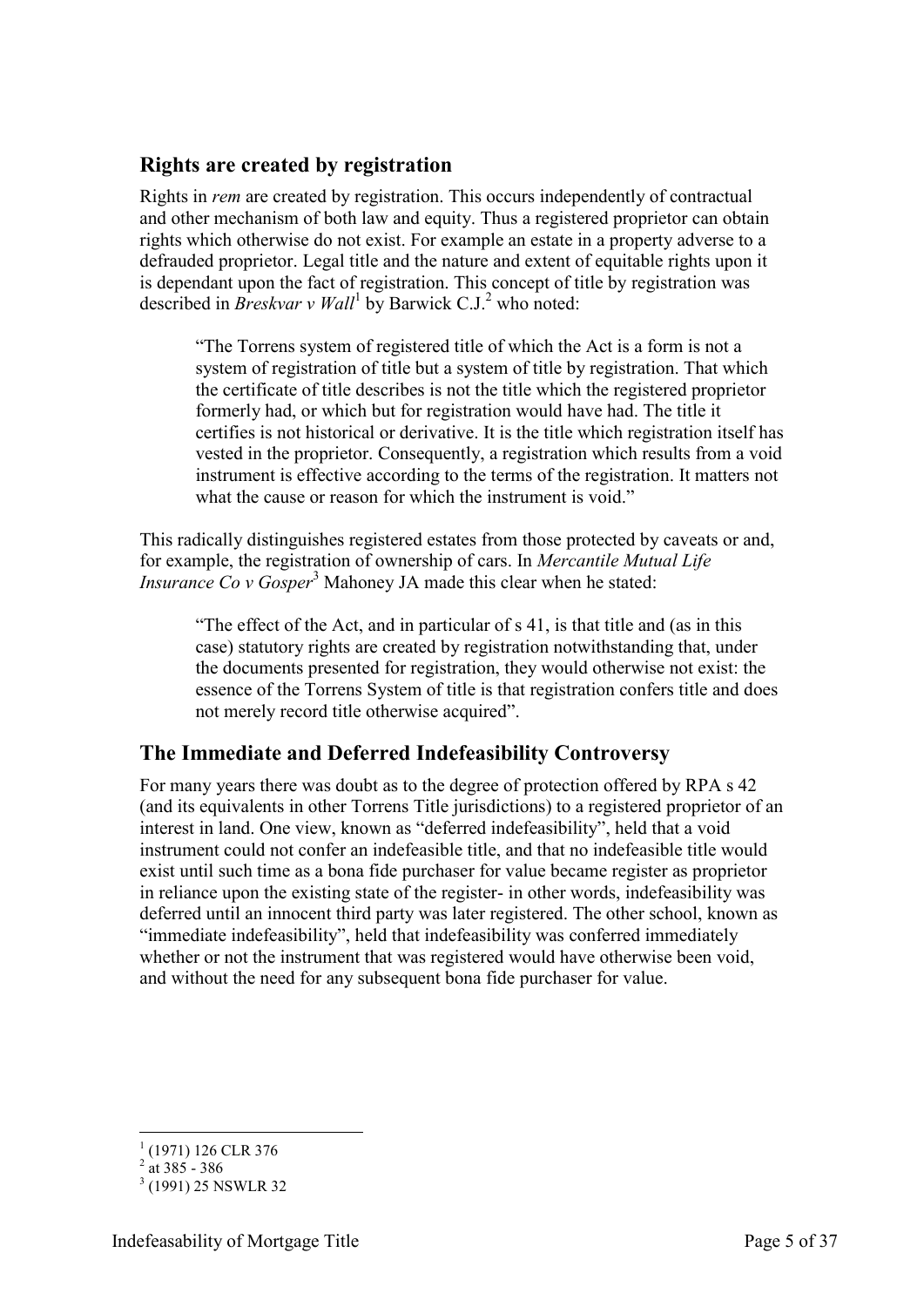The controversy was described in *Schultz v Corwill Properties Pty Limited*<sup>4</sup> by Justice Street:

"…the deferred indefeasibility approach is based on an inquiry into how the proprietor became registered – this is the approach that treats the register as establishing an indefeasible *root of title*; the immediate indefeasibility approach is based upon an inquiry into how far the Act authorizes correction of or interference with the register – this is the approach that treats the register as establishing *title."*

This dispute was resolved in relation to the New Zealand Torrens legislation in1967, when the Privy Council determined in the New Zealand appeal of *Frazer v Walker<sup>5</sup>* in favour of immediate indefeasibility. *Frazer v Walker* was followed by the High Court in *Breskvar v Wall<sup>6</sup>* , which concerned the Queensland Torrens legislation. With slight differences in wording between the Torrens legislation in each of the Australian jurisdictions, there was, however, still limited scope to argue for a different result in other Australian jurisdictions.

In New South Wales, *Mayer v Coe<sup>7</sup>* followed *Frazer v Walker*, and was in turn approved by *Breskvar v Wall*. Since then immediate indefeasibility has been applied, inter alia, in the Court of Appeal decision of *Grgic v ANZ Banking Group Ltd<sup>8</sup>* . In the circumstances, deferred indefeasibility can be safely said to have no application in this State.

The High Court decisions of *Bahr v Nicolay(No 2)<sup>9</sup>* and *Leros Pty Ltd v Terara Pty Ltd<sup>10</sup>* affirms immediate indefeasibility in Western Australia.

In Victoria, the single-judge decision of *Chasfield Pty Ltd v Taranto<sup>11</sup>* held that deferred indefeasibility applied in Victoria. This decision, however, has not been followed, but was rejected in four subsequent single-judge decisions, being *Vassos v State Bank of South Australia<sup>12</sup>* , *Eade v Vogiazopoulos<sup>13</sup>* , *Rasmussen v Rasmussen<sup>14</sup>* , and *Beatty v Australia and New Zealand Banking Group Ltd<sup>15</sup>*. The conclusion is that immediate indefeasibility also applies in Victoria.

With respect to the South Australian legislation, the single-judge Federal Court decision of *Rogers v Resi-Statewide Corporation Ltd<sup>16</sup>* held that deferred indefeasibility applied in South Australia. Two Full Court decisions of the South

<u>.</u>

- $11$  [1991] 1 VR 225  $12$  [1993] 2 VR 316
- <sup>13</sup> (1993) V Conv R 54-458
- $14$  [1995] 1 VR 613
- <sup>15</sup> [1995] 2 VR 301
- $16$  (1991) 105 ALR 145

<sup>4</sup> (1969) 90 WN (Pt 1) 529 5 [1967] 1 AC 569

<sup>6</sup> (1971) 126 CLR 376

 $(1968)$  88 WN (Pt 1) (NSW) 549

<sup>8</sup> (1994) 33 NSWLR 202

<sup>&</sup>lt;sup>9</sup> (1988) 164 CLR 604

<sup>&</sup>lt;sup>10</sup> (1992) 174 CLR 407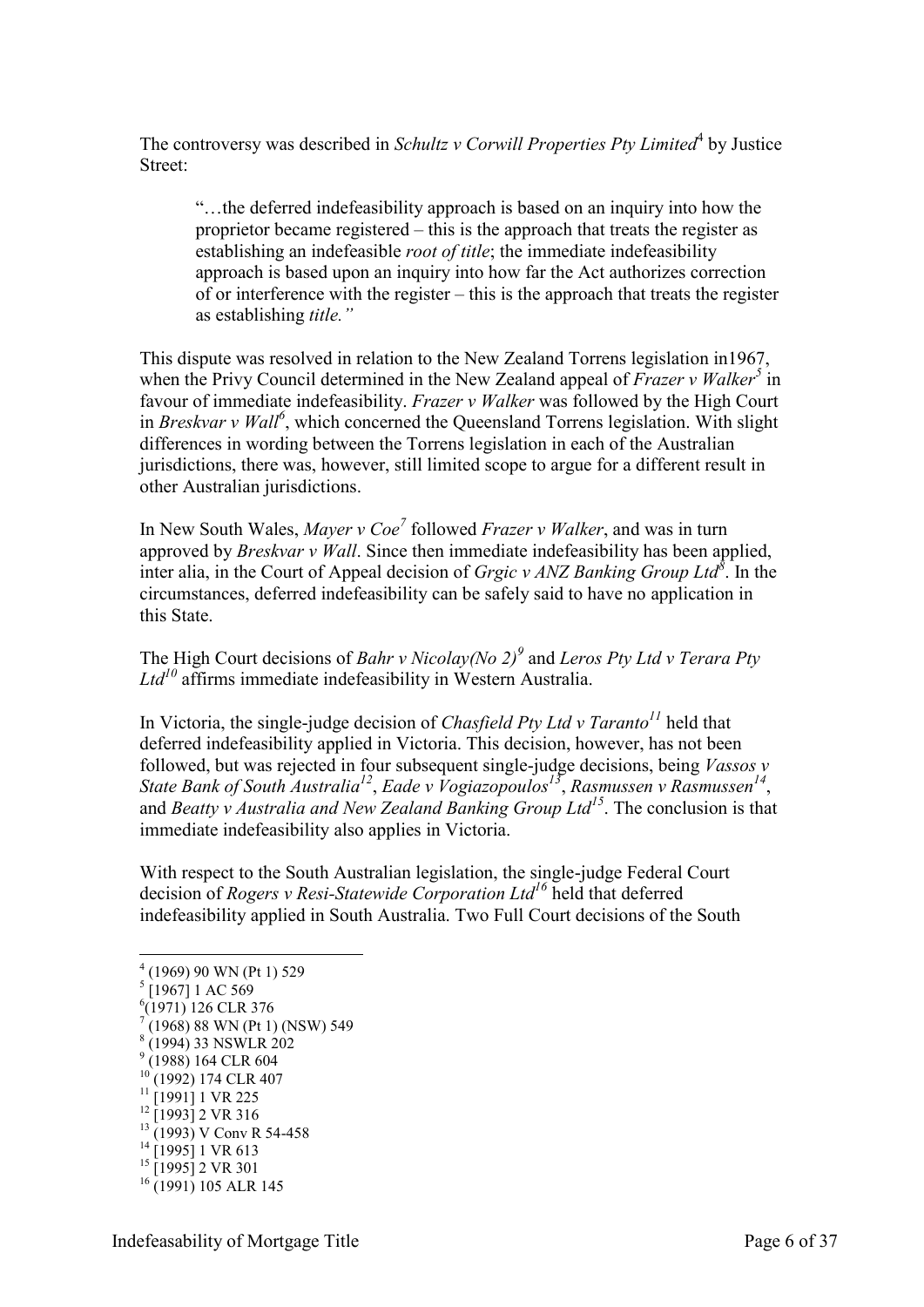Australian Supreme Court, *Arcadi v Whittem<sup>17</sup>* and *Public Trustee v Paradiso<sup>18</sup>* , however have declined to follow *Rogers v Resi-Statewide Corporation Ltd*, and have opted instead for immediate indefeasibility. In the circumstances, the position in South Australia is that immediate indefeasibility applies.

In *S v Tasmania Bank<sup>19</sup>*, it was effectively conceded by both parties that immediate indefeasibility also applied under Tasmanian law.

It follows from the above that immediate indefeasibility applies with respect to the Torrens legislation in all Australian states, and the concept of deferred indefeasibility is now of little more than historical importance.

Given immediate indefeasibility upon registration, even a forged instrument attracts indefeasibility notwithstanding the usual classification of a forgery as a nullity, and this is well established by such cases as *Grgic v ANZ Banking Group Ltd<sup>20</sup>*. As a matter of logic, the same result would presumably also apply to an instrument which had not been executed by one or both parties but had somehow been registered notwithstanding that fact.

## <span id="page-6-0"></span>**What Triggers Indefeasibility?**

The vital requirement for RPA s 42 to apply is that the dealing that is to create the registered interest in land becomes registered. The dealing must not merely be lodged for registration, but registration itself must occur.

When a dealing in registrable form is lodged for registration the Registrar-General can refuse to register a dealing in certain circumstances set out in RPA s 36. Subsection (1C) allows the Registrar-General to refuse a dealing if it does not comply with any requirement of the RPA or any other Act. Subsection (2) permits refusal if the dealing is executed by means of an unregistered power of attorney.

Subsection (1E) gives the Registrar-General a wider power. That subsection states:

If the Registrar-General has grounds for believing that a dealing or caveat has not been duly executed or attested, the Registrar-General may require the execution or attestation to be proved in such manner as the Registrar-General thinks fit.

The above provision can come into play where, for example, police have informed the Registrar-General that they suspect that forged dealings have taken place with respect to certain land. In such circumstances, if a dealing was lodged with respect to the land, the Registrar-General would have grounds for believing that the dealing had not been duly executed, and could refuse to register the dealing unless and until the Registrar-General was convinced by further evidence that the dealing was not a forgery.

-

<sup>17</sup> (1992) 59 SASR 515

 $18$  (1995) 64 SASR 387

 $^{19}$  [1991] Tas R 38

 $20(1994)$  33 NSWLR 202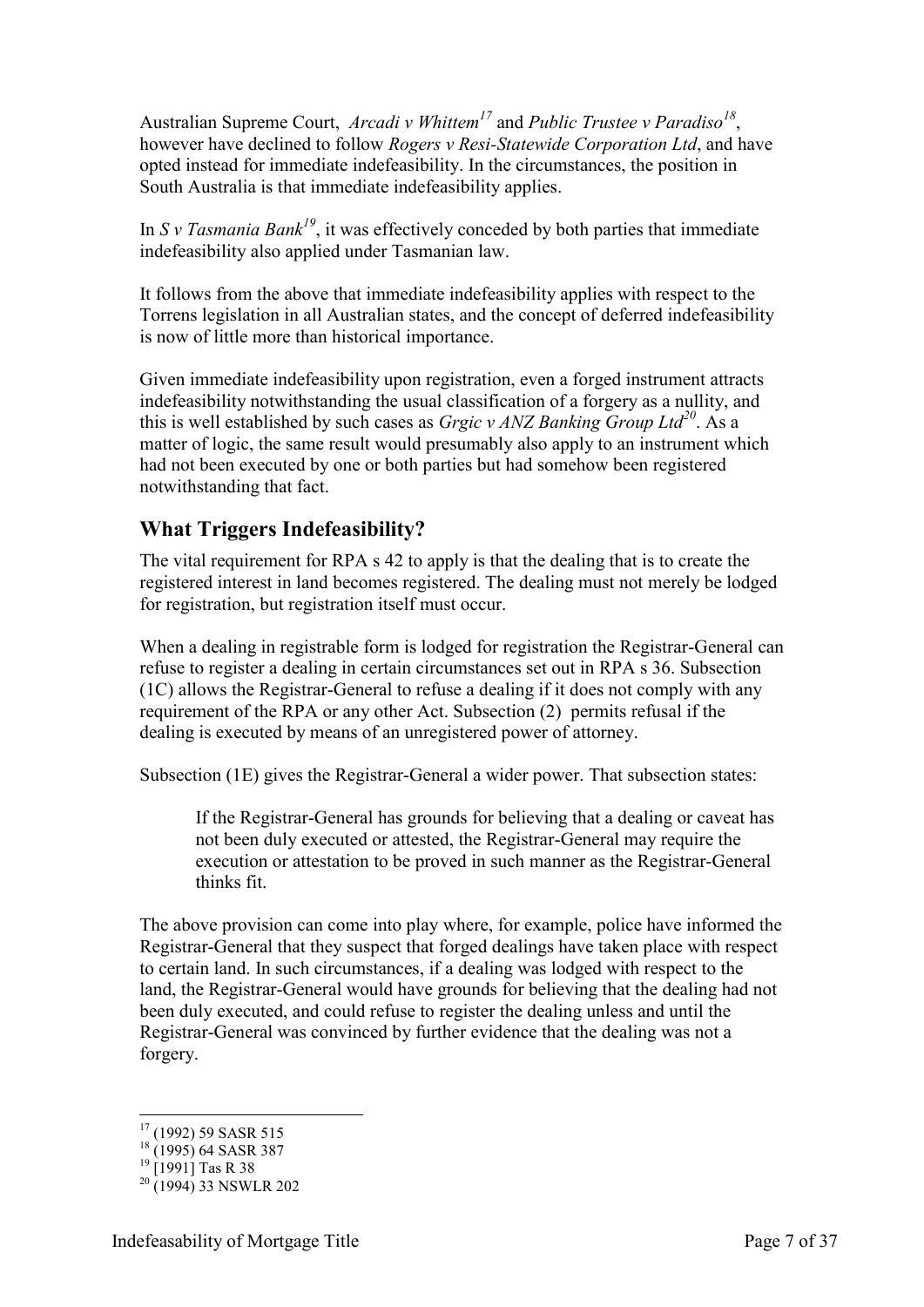#### <span id="page-7-0"></span>**Registration of dealings not in the proper form**

In *Frazer v Walker*<sup>21</sup>, Lord Wilberforce that:

"[Torrens Title] requires every instrument, including such as a charge any estate, to be signed by the registered proprietor and attested…The appellant invoked [this] section in support of an argument that the forged mortgage could not be received for registration or validly registered…Their Lordships cannot accept this argument, which would be destructive of the whole system of registration …registration once effected must attract the consequences which the Act attaches to registration whether regular or otherwise."

Australian authority for the proposition that once registered a dealing cannot be attacked on manner and form grounds is found in *Breskvar v Wall*<sup>22</sup> where Barwick C.J. held:

"Proceedings may of course be brought against the registered proprietor… for the causes described in the quoted sections of the Act [the express exceptions to indefeasibility] or by persons setting up matters depending upon the acts of the registered proprietor himself… Thus except in and for the purpose of such excepted proceedings, the conclusiveness of the certificate of title is definitive of the title of the registered proprietor."

#### <span id="page-7-1"></span>**Registration of discharges**

Mortgagees should not consider that the concept of indefeasibility is a benefit only to them. It is a two edged sword and the achievement of registration innocent of fraud does not necessarily mean the mortgagee is then safe. There is a possibility, for example in the case of a second mortgagee, that a discharge may be fraudulently registered. This occurred in *Schultz v Corwill Properties Pty Limited*<sup>23</sup> where the registered proprietor of a mortgage lost his in *rem* rights after the intervention of a third party relying on the face of the register when forged discharge was registered. His Honour Justice Street stated:

"Neither counsel has referred me to any authority touching the argument that the indefeasibility sections operate differently upon the registration of a discharge of a mortgage from the manner in which they operate upon registration of other dealings. … The Privy Council has laid down in *Frazer v Walker*<sup>24</sup> that the register is to be regarded as accurately disclosing the state of the title."

## <span id="page-7-2"></span>**True exceptions to Indefeasibility**

Apart from the question of voluntary transfers (which will be dealt with later in this paper), the only true exceptions to indefeasibility are the exceptions expressly stated in RPA s 42. Apart from s  $42(1)(a)$ , which provides for a registered interest to be defeated by earlier registered interests, none of the exceptions listed in s 42 are likely to be of much importance in mortgage matters, except for the "fraud" exception.

<sup>-</sup> $21$  [1967] 1 AC 569

 $^{22}$  (1971) 126 CLR 376

 $^{23}(1969)$  90 WN (Pt 1) 529

 $^{24}$ [1967] 1 AC 569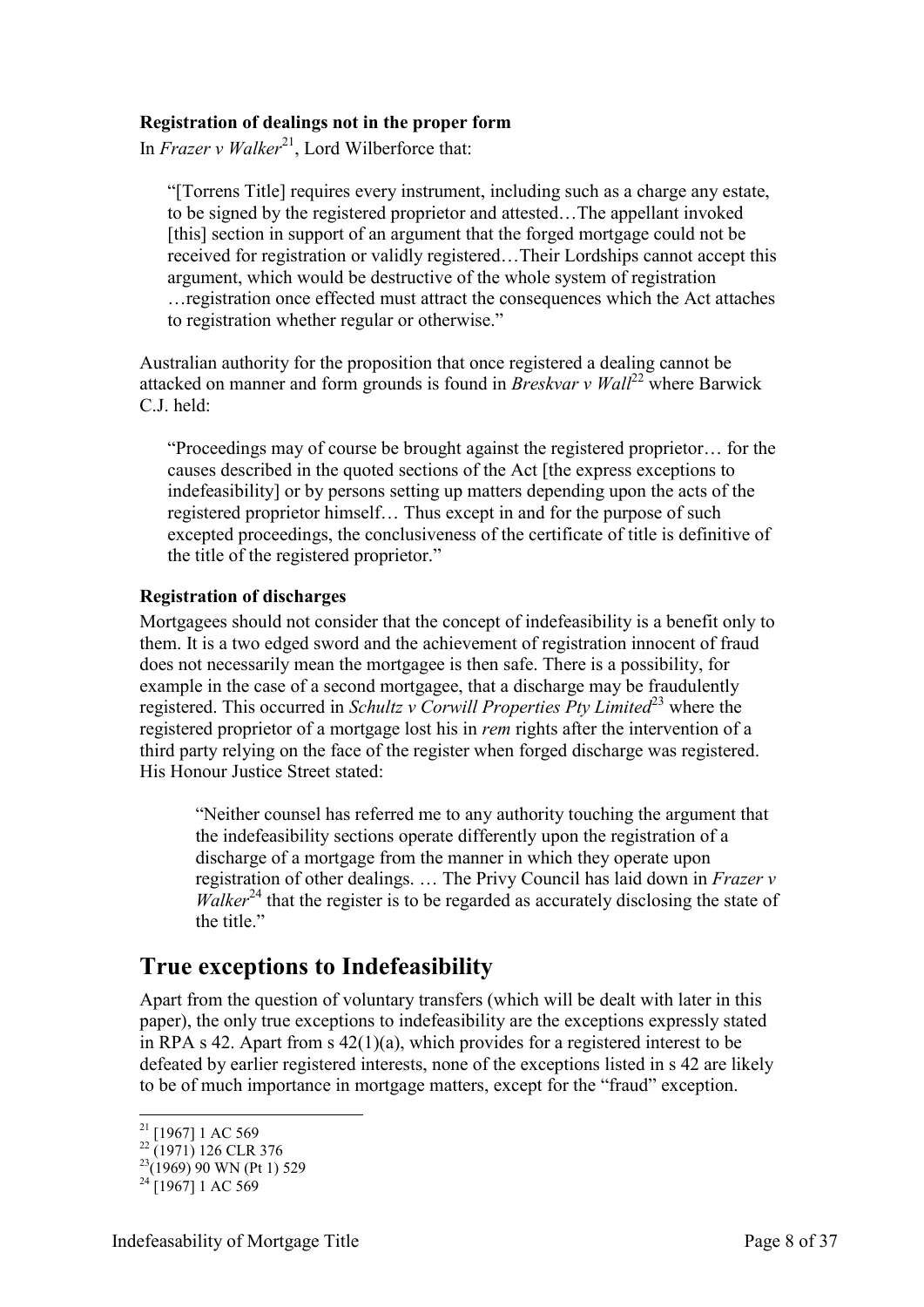## <span id="page-8-0"></span>**Fraud**

It is now well established that the fraud exception to RPA s 42 is a narrow one. In order to defeat the title of a registered proprietor, the fraud must be actual (and not mere equitable) fraud on the part of- or to the knowledge of- the holder of the registered interest claiming indefeasibility or his agents: see *Assets Co Ltd v Mere Rohini<sup>25</sup>*; Bahr *v Nicolay (No 2)<sup>26</sup>*and *Grgic v ANZ Banking Group Ltd<sup>27</sup>* .

In *Assets Co Ltd v Mere Rohini* the Privy Council stated at 210:

…by fraud in these Acts is meant actual fraud, ie, dishonesty of some sort, not what is called constructive or equitable fraud- an unfortunate expression and one very apt to mislead, but often used, for want of a better term, to denote transactions having consequences in equity similar to those which flow from fraud. Further, it appears to their Lordships that the fraud which must be proved in order to invalidate the title of a registered purchaser for value, whether he buys from a prior registered owner or from a person claiming under a title certified under the Native land Acts, must be brought home to the person whose registered title is impeached or to his agents. Fraud by persons from whom he claims does not affect him unless knowledge of it is brought home to him or his agents. The mere fact that he might have found out fraud if he had been more vigilant, and had made further inquiries which he omitted to make, does not of itself prove fraud on his part. But if it be shewn that his suspicions were aroused, and that he abstained from making inquiries for fear of learning the truth, the case is very different, and fraud may be properly ascribed to him. A person who presents for registration a document which is forged or has been fraudulently or improperly obtained is not guilty of fraud if he honestly believes it to be a genuine document which can be properly acted upon.

#### <span id="page-8-1"></span>**Fraud by an agent**

In the case of fraud by an alleged agent of a registered proprietor, the usual principles of agency law must be applied to determine whether the person was indeed the agent of the proprietor for the purpose of the fraud. If the alleged agent in committing the fraud is not acting within the scope of his actual or apparent authority, then the person is no agent of the registered proprietor. Thus when in *Schultz v Corwill Properties Pty*   $Ltd^{28}$ , the mortgagee's solicitor forged the mortgage himself for his own financial gain and without any knowledge on the part of the mortgagee, he was found not to have been truly acting as the agent of the mortgagee for the purpose of the transaction and thus the mortgagee retained her indefeasible title. Justice Street stated:

"It is not enough to have a principal, a man who is acting as his agent, and knowledge in that man of the presence of a fraud. There must be the additional circumstance that the agent's knowledge of the fraud is to be imputed to his principal. This approach is necessary to give full recognition to (a) the requirement that there must be a real, as distinct from a hypothetical or

-

 $25$  [1905] AC 176

 $^{26}$ (1988) 164 CLR 604

 $^{27}$ (1994) 33 NSWLR 202

 $^{28}$  (1969) 90 WN (Pt 1) (NSW) 529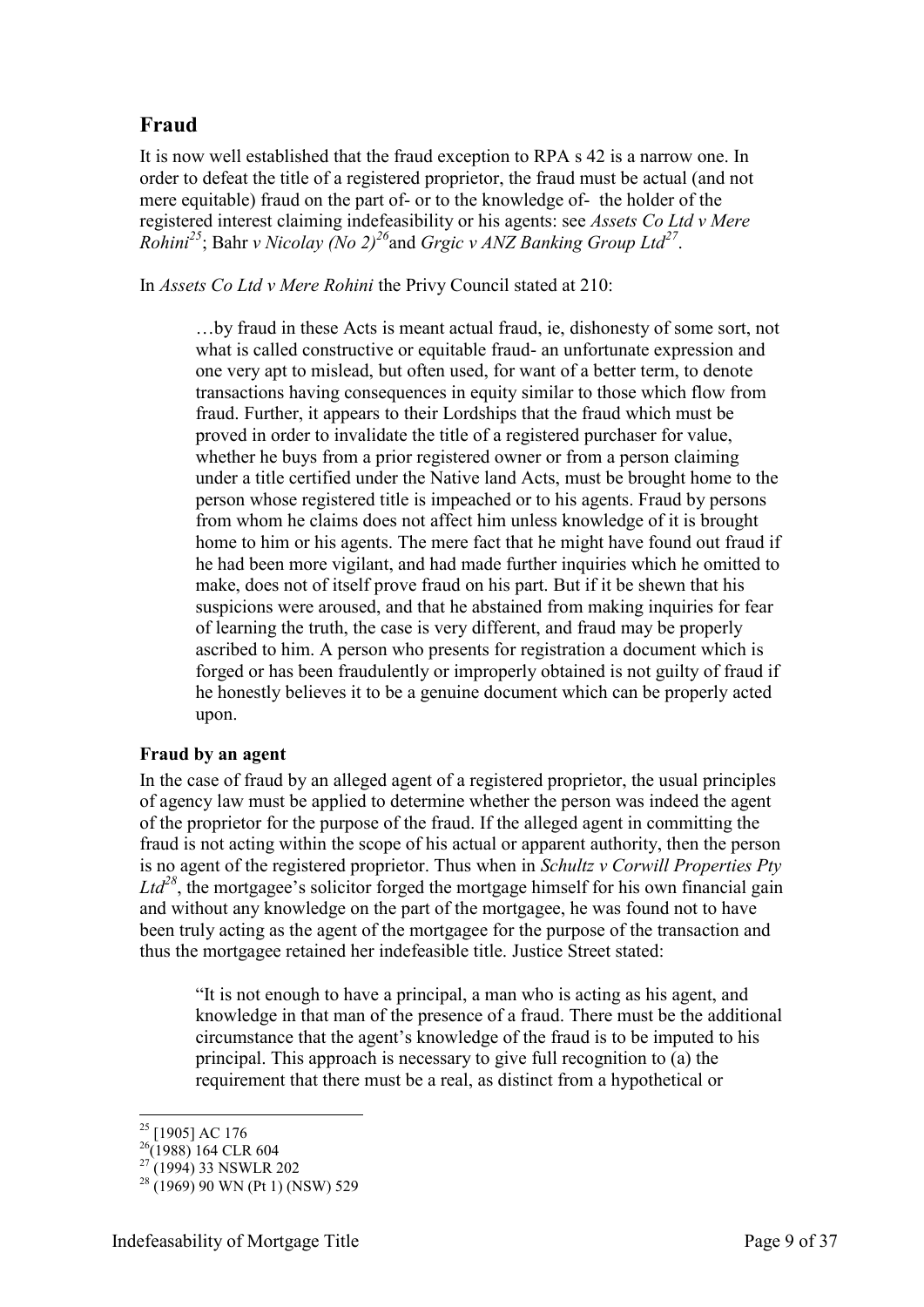constructive, involvement in the fraud by the person whose title is to be impeached, and (b) the extension allowed by the Privy Council that the exception of fraud under s.42 can be made out if "knowledge of it is *brought home* to him or his agents."

His Honour also expounded that the rule that a principal's adoption of the benefit of his agents fraud makes him vicariously liable did not apply where the principal is only relying the face of the register $^{29}$ 

*Grgic v ANZ Banking Group Ltd* was a forgery case involving a bank mortgage, and is a useful example of the application of indefeasibility in the case of forgery. By an elaborate deception involving the registered owner's son and a Justice of the Peace who not only purported to witness the owner's forged signature on some documents but also came to the bank and impersonated the owner with the aid of the son, forging the owner's signature in a bank officer's presence. The son then appropriated the mortgage advance. The entire transaction was certainly a fraud against the owner of the land, yet was not found to be a fraud within the meaning of RPA s 42. This was because the fraud could not be attributed to the bank, despite the fact the fraud took place before its officer's very eyes and the bank officer attested that the proprietor had signed the mortgage- the attestation was made in the honest belief that it was correct, and was thus in no way fraudulent. The Court followed *Assets Co Ltd v Mere Rohini*, holding that the bank had the benefit of indefeasibility and was therefore able to enforce its mortgage against the equally innocent owner. Without the indefeasibility provision of RPA s 42, of course, the entire transaction would have been void as a nullity, and the bank would have lost its security. The Court held:

"Despite the passage of some ninety years since… *Assets Company Limited v Mere Rohi*<sup>30</sup>...the position remains that, for the purposes of s42 of the Act, "fraud", comprehends actual fraud, … *on the part of the registered proprietor*"

#### <span id="page-9-0"></span>**Knowledge of unregistered instruments is not fraud**

Mere knowledge of the existence of an earlier unregistered interest that will be defeated or postponed by the registration of an instrument does not constitute fraud within the meaning of RPA s 42. As the Privy Council stated in *Waimiha Sawmilling Co Ltd v Waione Timber Co Ltd<sup>31</sup>*:

If the designed object of a transfer be to cheat a man of a known existing right, that is fraudulent, and so also fraud may be established by a deliberate and dishonest trick causing an interest not to be registered and thus fraudulently keeping the register clear… The act must be dishonest, and dishonesty must not be assumed solely by reason of knowledge of an unregistered interest..

#### <span id="page-9-1"></span>**Fraud involves moral turpitude**

In the Privy Council decision of *Assets Company Limited v Mere Rohi*<sup>32</sup>. Lord Lindley laid down that  $33$ .

<sup>-</sup> $^{29}$  at 540

 $30$  Ibid

 $31$  [1926] AC 101 at 106-7

 $32(1905)$  AC 176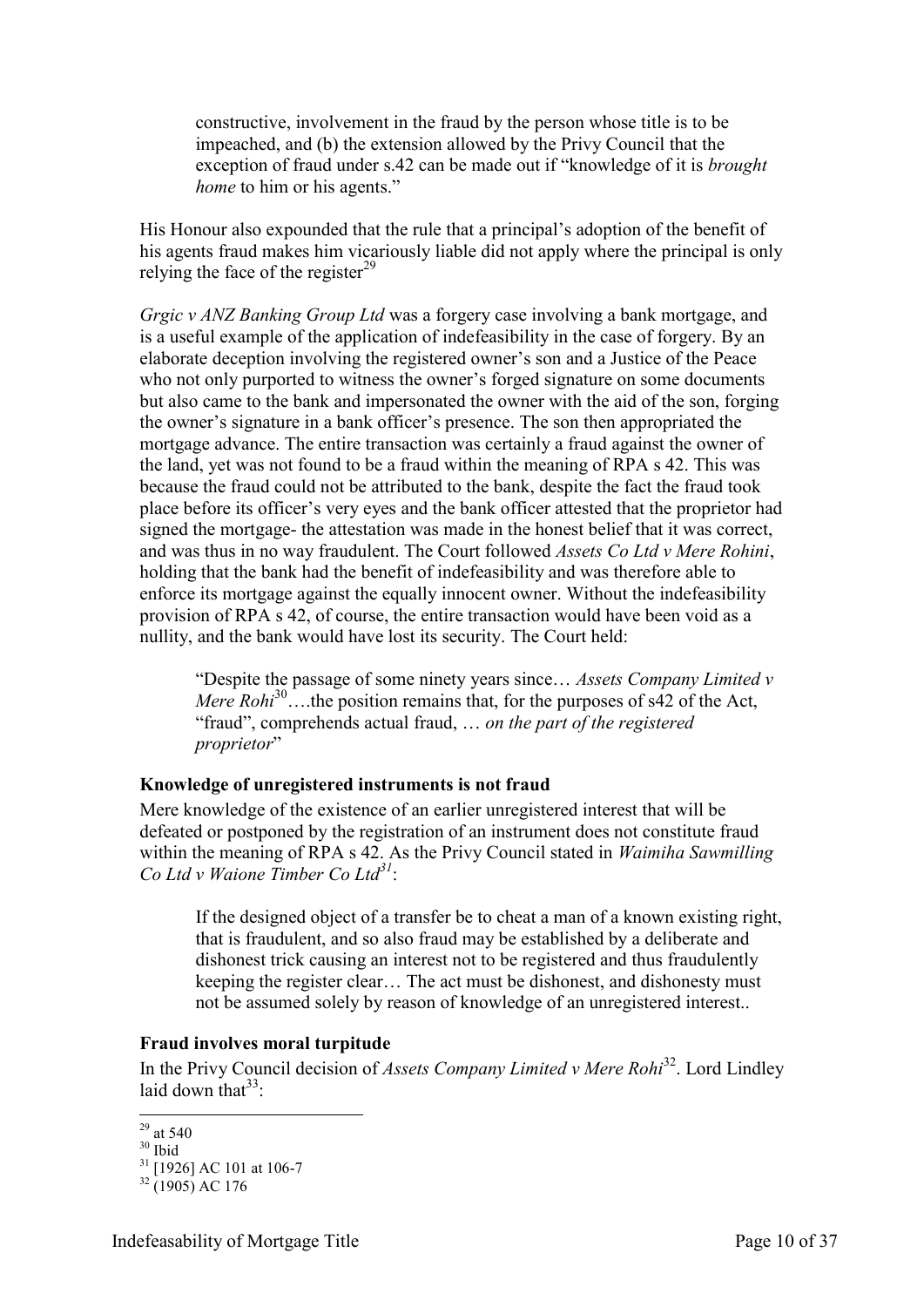"By fraud in these Acts [it] is meant actual fraud - ie., dishonesty of some sort…. A person who presents for registration a document which is forged or has been fraudulently or improperly obtained is not guilty of fraud if he honestly believes it to be a genuine document which can properly be acted upon.".

The High Court stated in *Wicks v Bennett<sup>34</sup>*:

"Fraud in these sections means something more than mere disregard of rights of which the person sought to be affected had notice. It imports something in the nature of "personal dishonesty or moral turpitude".

In *Bahr v Nicolay [No 2]*<sup>35</sup> Mason CJ and Dawson J noted<sup>36</sup>:

"Actual fraud, personal dishonesty or moral turpitude lie at the heart of the two sections and their counterparts."

While Mason CJ and Dawson J quoted with approval<sup>37</sup> Lord Buckmaster in *Waimiha Sawmilling Co. v Waione Timber Co*<sup>38</sup> who held:

"It is not necessary or wise to give abstract illustrations of what may constitute fraud in hypothetical conditions, for each case must depend on its own circumstances. The act must be dishonest, and dishonesty must not be assumed solely by knowledge of an unregistered interest."

#### <span id="page-10-0"></span>**Fraudulent attestation**

An issue which arises frequently is the dishonest attestation of a signature of by a mortgagee or his agent or servant. The question is does this dishonest attestation carried out in ignorance of the main fraud deny the mortgagee the benefit of indefeasibility.

Powell J speaking for the whole Court in *Grgic v Australia and New Zealand Banking Group Ltd*<sup>39</sup> held:

"It being well-established that a person who presents for registration a document which is forged or has been fraudulently or improperly obtained, is not guilty of "fraud" if he honestly believes it to be a genuine document which can be properly acted upon (*Assets Co Ltd v Mere Roihi (at 210); Mayer v Coe*) and that a less than meticulous practice as to the identification of persons purporting to deal with land registered under the provisions of the Act does not constitute a course of conduct so reckless as to be tantamount to fraud."

<sup>&</sup>lt;u>.</u>  $33$  at 210

<sup>&</sup>lt;sup>34</sup> (1921) 30 CLR 80 at 91  $35 (1988) 164 \text{ CLR} 604$  $36 \text{ at } 614$  $37$  at 631-632  $38$  [1926] A.C. 101

<sup>&</sup>lt;sup>39</sup> (1994) 33 NSWLR 202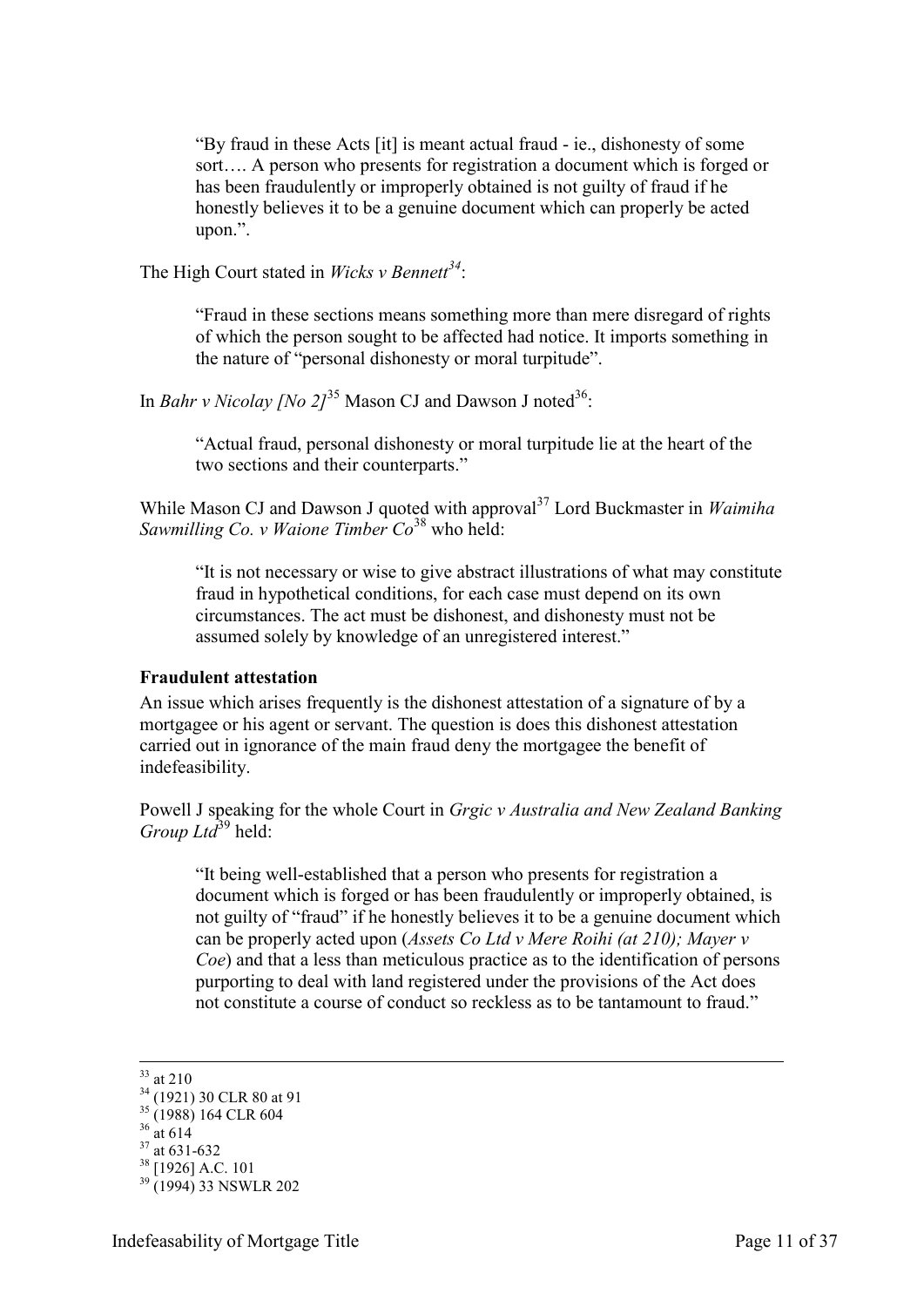Nevertheless Powell opened the door to Fraud for the purposes of s42 based on recklessness when he went on to say:

"Mr Sercombe's attestation could not, in my view, constitute "fraud", unless it could be shown, either that he knew that Mr Sierra was not Mr Grgic Snr, or, that, in signing the attestation, he was acting recklessly without caring whether or not Mr Sierra was Mr Grgic Snr."

In the Victoria case of *Australian Guarantee Corporation Ltd v De Jager*<sup>40</sup> Tadgell J held the opposite view<sup>41</sup>:

"To lodge an instrument for registration in the knowledge that the attesting witness had not been present at the execution must deprive the lodging party of an honest belief that it is a genuine document on which the Registrar can properly act."

#### <span id="page-11-0"></span>**Actual knowledge of prior equitable interests is not fraud**

A succession of authorities have held that the mere fact there may be actual knowledge of another parties prior equitable interest does not constitute a fraud. To a large extent this is consistent with encouraging the world to regard the register as definitive and holders of interests to register a mortgage or caveat to preserve their priority.

In *Waimiha Sawmilling Co. v Waione Timber Co*<sup>42</sup> Lord Buckmaster held that:

"The act must be dishonest, and dishonesty must not be assumed solely by reason of knowledge of an unregistered interest."

In *Mills v Stokman<sup>43</sup>* Kitto J held:

"but merely to take a transfer with notice or even actual knowledge that its registration will defeat an existing unregistered interest is not fraud."

In *Bahr v Nicolay [No 2]*<sup>44</sup> Mason CJ and Dawson J opined<sup>45</sup> that:

"There is no fraud on the part of a registered proprietor in merely acquiring title with notice of an existing unregistered interest or in taking a transfer with knowledge that is registration will defeat such an interest."

In *Bahr v Nicolay [No 2]*<sup>46</sup> the registered proprietor not only had notice of the prior equitable interest but had obtained registration by promising to honour it. This was held to create a personal equity and he was compelled to honour the earlier interest.

<u>.</u>

<sup>&</sup>lt;sup>40</sup> [1984] VR 483

 $41 \frac{11}{2}$  at 498

 $^{42}$  [1926] A.C. 101

 $^{43}$  (1967) 116 C.L.R 61 at 78 <sup>44</sup> (1988) 164 CLR 604

 $45$  at 613

<sup>46</sup> (1988) 164 CLR 604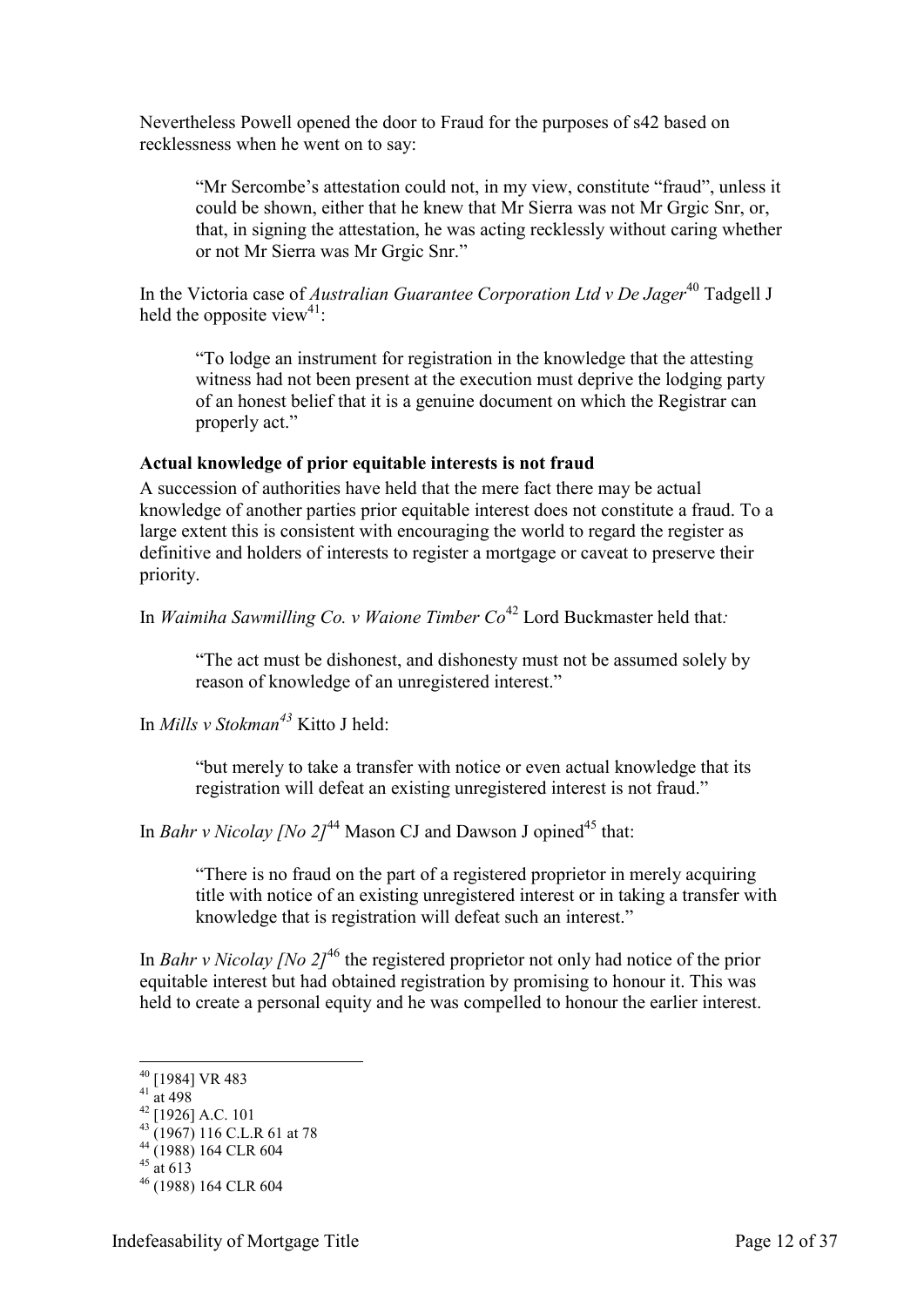#### <span id="page-12-0"></span>**Constructive Fraud is not sufficient and the concept is inapplicable to Fraud within the meaning of the Real Property Act**

In Macquarie Bank Ltd v Sixty-Fourth Throne Pty Ltd (28 October 1997) Victorian Court of appeal held that:

"[It would be wrong that Fraud within the meaning of the Torrens System] should be given a broad application so as to extend to cases in which a reasonable, honest man would have had knowledge of circumstances telling of the wrongful disposition of trust property ….[This would] … depend, to a large extent, upon an analysis of authorities which are concerned to identify the level of knowledge necessary to constitute a recipient of trust property accountable, as constructive trustee, to the beneficiaries of that property (*Re Montagu's Settlement Trusts* [1987] 1 Ch. 264; *Westpac Bank v. Savin* [1985] 2 N.Z.L.R. 41; *Baden v. Soci,t, G,n,rale* [1993] 1 W.L.R. 509 at 575-6). However none of these authorities was concerned with the level of knowledge or standard of conduct necessary to raise a personal equity in a claimant sufficient to defeat the indefeasibility of a registered interest under the Torrens system of registration. ….

It is, I concede, logically attractive to argue that legitimate equitable claims should not be emasculated by setting the threshold level of conduct, short of statutory fraud, too high; on the other hand it is, in my view, an argument of equally compelling force that the threshold should not be set so low as to defeat the concept of indefeasibility which is entrenched in and central to the Torrens system of registration of interests in land; a system which itself recognizes that the Register is paramount and that, save in exceptional circumstances, those who have suffered loss, without any fault on their own part, will have to content themselves with compensation out of the fund made available for the purpose. If, therefore, the registration of a mortgage over trust property is to be regarded as a "knowing receipt of trust property", the balancing of the competing philosophies requires, in my view, that the registration has been achieved as a result of conduct by the mortgagee amounting to a want of probity before its registered interest can be defeated.

It is sufficient for me to say that I agree with Tadgell, J.A. that it is not possible, consistently with the principles of indefeasibility, to treat the appellant as having "knowingly received trust property" where the registration of the mortgage was honestly obtained.

#### <span id="page-12-1"></span>**The consequences of Fraud**

A finding of actual fraud for the purposes of s42 is not a remedy founded in the act. Rather it is an exception allowing the subsisting equitable remedies to survive. Thus general law remedies relating to *non est factum* and the like will be applied. Where such equitable remedies co-exist with other remedies, particularly those owing to third parties the defrauded parties equity will be subject to competition and in most events the equity which arose sooner in time will prevail.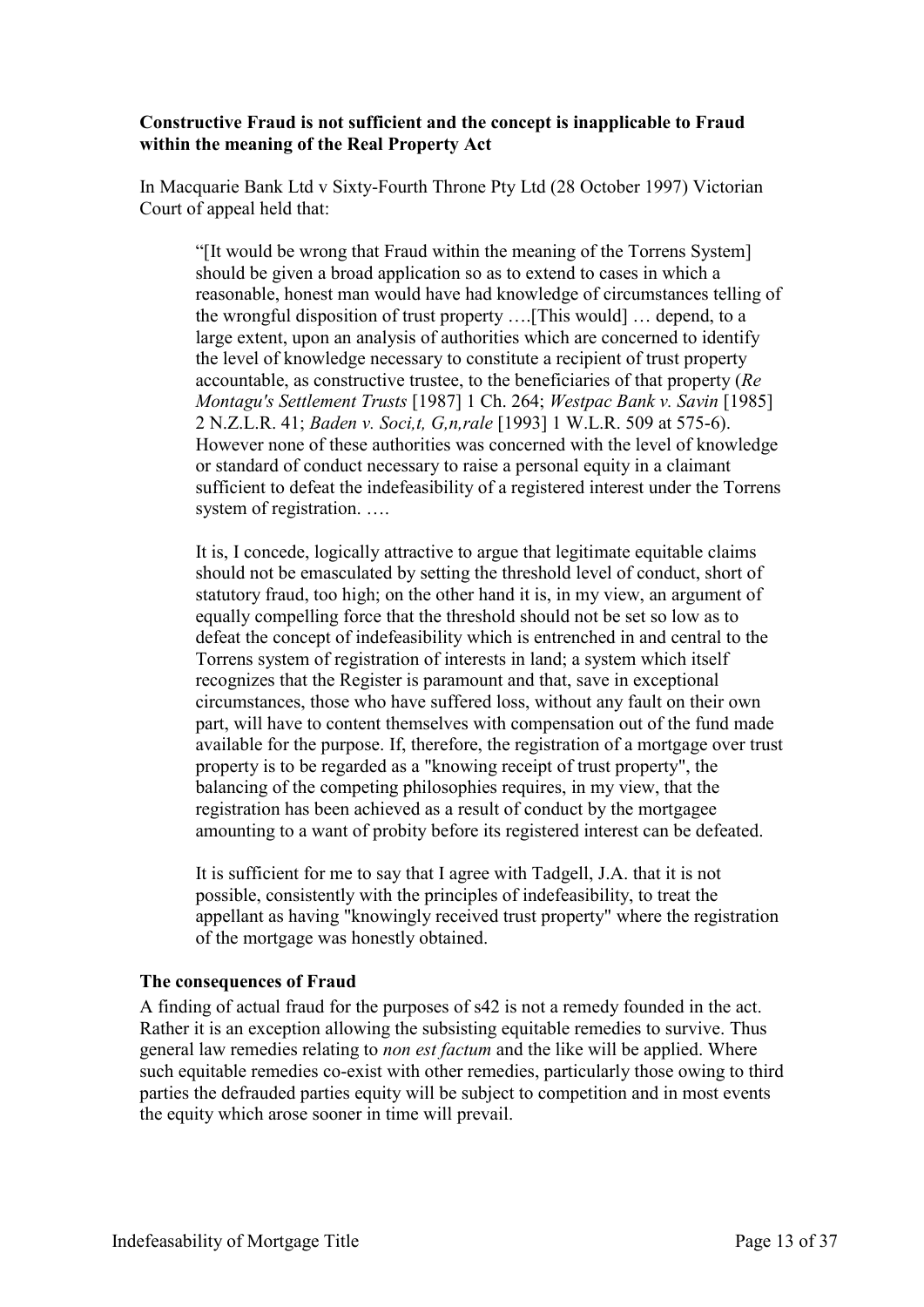In *Breskvar v Wall<sup>47</sup>* at 387 Barwick CJ expounded this when he stated:

"The …registration was procured by the first respondent by his own actual fraud. Consequently … the first respondent did hold his estate subject to the rights of the appellants. … Such a claim is an equitable claim enforceable by reason of the principles of the Court of Chancery…But the purchase by the third respondent bona fide for value and without notice intervened before that equitable right of the appellants was fulfilled."

The innocent third party prevailed in Breskvar (even though it was prior) because the holder of the competing equity had armed the fraudster with the means of deceiving the third party and so the third part prevailed.

The principle that parties who are victims of frauds but who allow themselves to be so by arming the fraudster is based in equity and operates on normally once the fraud exception to indefeasibility allows it.

In *Garafano v Reliance Finance Corporation Ltd*<sup>48</sup> Meagher J, reflected on the fact the mortgagor knew her property was being mortgaged and accepted it even though her signature was forged by her husband, stating:

"Even if she did not actually authorize him, by handing him or permitting him to obtain, the certificate of title relating to the property, she is estopped from denying that she authorized him to execute the mortgage."

#### <span id="page-13-0"></span>**Volunteers**

In Victoria, the position was laid down in *King v Smail*<sup>49</sup> where it was held<sup>50</sup>:

"The protection given by [the Act] to a registered proprietor, ie a legal owner of land against consequences of notice actual or constructive of trusts or equities affecting his transferor has point where the legal owner is a purchaser for value….On the other hand, to confer on a mere volunteer immunity from the consequences of notice would be illusory, for as already stated volunteer was, on well settled rules of equity, subject to equities which affected his predecessor in title whether with or without notice of such equities."

This was followed in *Rasmussen v Rasmussen<sup>51</sup>* and *Valoutin v Furst<sup>52</sup> .* Thus the position in Victoria is that on the proper construction of the Victorian Torrens legislation that if an interest in land is transferred for no consideration, registration of that interest does not confer indefeasibility but provided an interest no better that that of the transferor. Thus in Victoria, indefeasibility is not granted to a volunteer. In that State, this could be said to be a true exception to indefeasibility.

<u>.</u>

<sup>&</sup>lt;sup>47</sup> (1971) 126 CLR 376  $^{48}$  (1992) NSW Conv R 55-640

 $^{49}$  (1958) VR 273

<sup>50</sup> Adam J at 277-278

<sup>&</sup>lt;sup>51</sup> [1995] 1 VR 613

 $52 (1998) 154 ALR 119$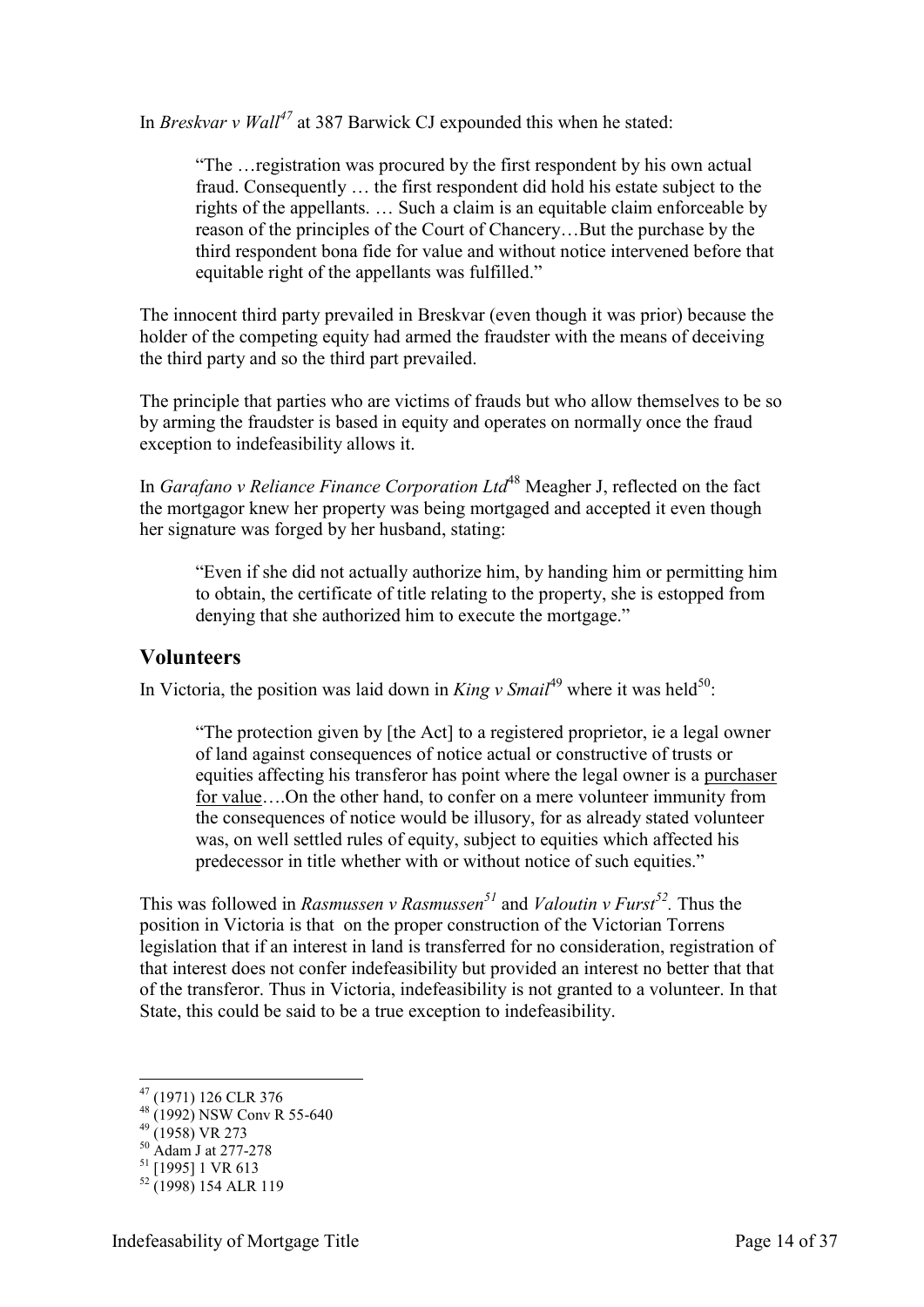In New South Wales, the case of *Gibbs v Messer<sup>53</sup>* provided authority for the Victorian position when it was held<sup>54</sup>:

"The object is to save persons *dealing* with registered proprietors from the trouble of going behind the register …That end is accomplished by providing that everyone who purchases, bona fide and for value, from the registered proprietor and enters his deed of transfer on the register, shall thereby acquire an indefeasible right."

However, the New South Wales Court of Appeal in *Bogdanovic v Koteff*<sup>55</sup> declined to follow *King v Smail*, and found that indefeasibility existed regardless of the existence of consideration pronouncing:

"The broad proposition arrived at by Adam J. in *King*, that a registered proprietor, being a mere volunteer does not obtain a title free from prior equities ….[is no longer good law]."

That this is the law in New South Wales was confirmed by Young J in *JA Westaway & Son Pty Ltd v Registrar-General<sup>56</sup> .*

It follows that mortgagees of land in New South Wales are equally protected by RPA s 42 regardless of whether they provided consideration for the grant of the mortgage (save only for the very limited exception contained in s 42 (1)(c) relating to wrongly recorded boundaries). Under this interpretation a person may thus accept additional security, by way of mortgage over New South Wales land, for a pre-existing loan without needing to loan further monies or otherwise provide consideration for the additional security, and still enjoy an indefeasible title.

It should be noted that High Court authority exists which it could be argued reopens the issue in New South Wales. In *Bahr v Nicolay [No 2]<sup>57</sup>* Wilson and Toohey JJ quoted the above passage from *Gibbs v Messer<sup>58</sup>* (which uses the word bona fide and for value) opining*;* 

"That statement still stands as an exposition of the nature and purpose of the Torrens system."

In South Australia section 69 confers indefeasibility on a registered proprietors of estates and interests for value. Thus the issue is settled in that jurisdiction by statute.

## <span id="page-14-0"></span>**In Personam Rights**

There are other methods outside the RPA (and similar Torrens legislation in other jurisdictions) by which the proprietor of a registered interest in land can be compelled to give up that interest. This is done by invoking a personal right against the registered

<u>.</u>

<sup>53</sup> (1891) AC 248

 $^{54}$  Adam J at 277-278

<sup>55</sup> (1988) 12 NSWLR 472

 $56(1996)$  7 BPR 14,773

<sup>57</sup> (1988) 164 CLR 604

 $58(1891)$  AC 248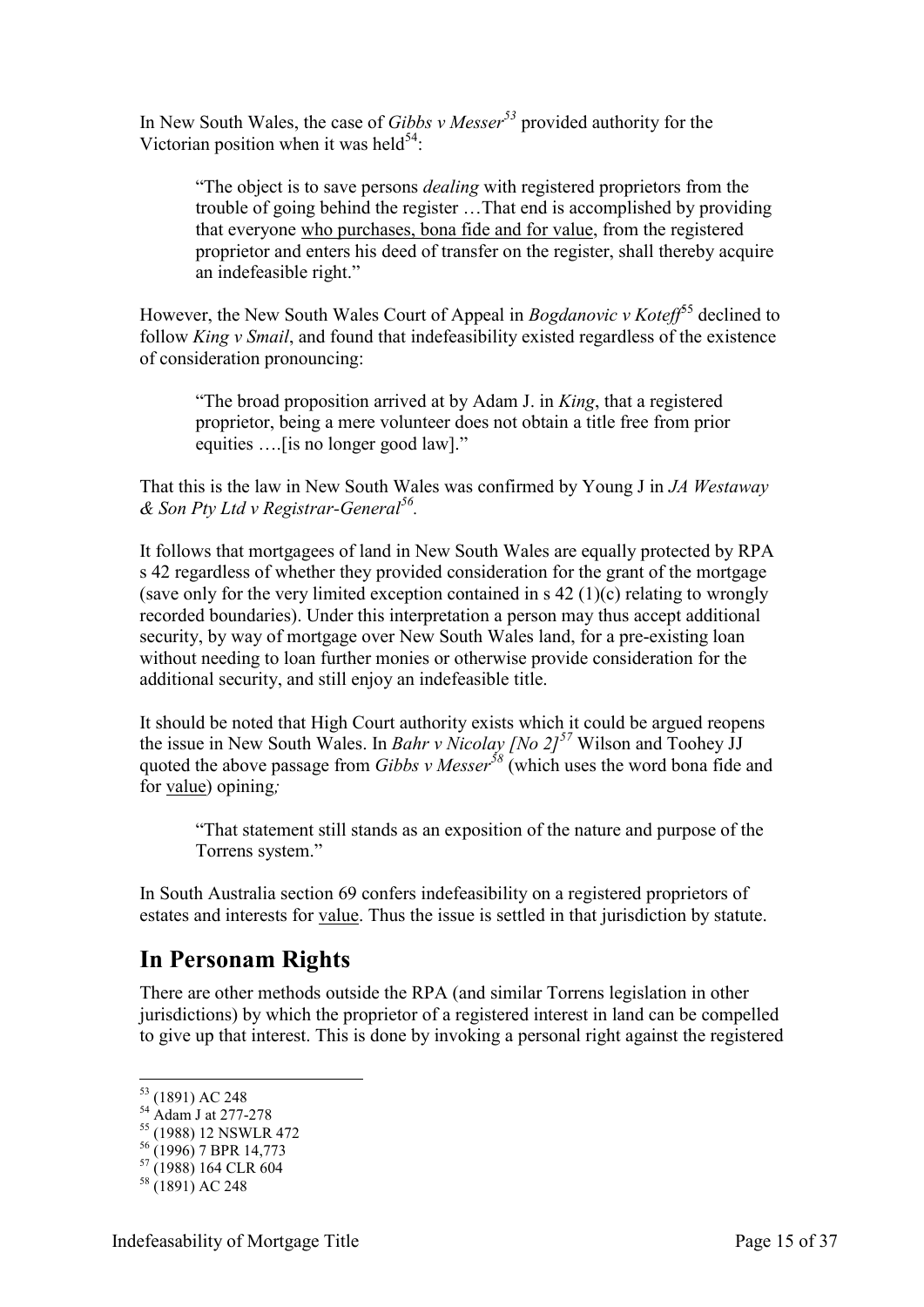proprietor, either arising under common law or equitable principles, or under another statute. An action in personam- a personal suit brought against the proprietor of a registered interest to prevent the proprietor from exercising its statutory rights arising from the Real Property Act by reason of wrongful conduct on the part of the proprietor and/or its agents- is thus often thought of as an exception to indefeasibility, although as will be explained below this statement is not strictly correct.

In *Mercantile Mutual v Gospher*<sup>59</sup> the President of the New South Wales Court of Appeal observed:

"The casebooks are full of instruction that the concept of indefeasibility of registered title must be qualified by the personal obligations which the registered proprietor of an interest … is bound to respect. That registered proprietor is " … exposed to claims *in personam*."

It is not strictly an exception to indefeasibility but rather a circumnavigation of it. The in personam right being parallel to the rights created by the register and not disturbing them in the same way equitable rights co-exist with legal rights. Barwick CJ in *Breskvar v Wall*<sup>60</sup> noted:

"It is really no impairment of the conclusiveness of the register that the proprietor remains liable to one of the excepted actions any more than his liability for 'personal equities' derogates from that conclusiveness."

This theme was echoed in *Bahr v Nicolay [No 2]*<sup>61</sup>:

"This vulnerability on the part of the registered proprietor is not inconsistent with the concept of indefeasibility. The certificate of title is conclusive. If amended by order of a court it is, as Barwick CJ pointed out [in Breskvar v Wall], 'conclusive of the new particulars it contains'".

## <span id="page-15-0"></span>**Personal Equities: In Personam Rights at Common Law or Equity**

Although it is possible for an in personam right to arise at law, the great majority of cases involving such rights have involved equitable relief. This has resulted in the expression "personal equity" coming to have an equivalent meaning to "in personam right" (at least when the right is not derived from a statute), to the extent that one may now use the expressions interchangeably when speaking of a non-statutory right.

In *Frazer v Walker<sup>62</sup>* Lord Wilberforce drew the distinction noting:

"[T]heir Lordships have accepted the general principle that registration under confers upon the registered proprietor a title ..which … is…immune from adverse claims, other than those specifically accepted. In doing so they wish to make clear that this principle in no way denies the right of a plaintiff to bring

-

<sup>59</sup> *Mercantile Mutual v Gospher* (1991) 25 NSWLR 32 per Kirby P at 36

<sup>&</sup>lt;sup>60</sup> (1971) 126 CLR 376

<sup>61</sup> (1988) 164 CLR 604

 $62$  [1967] 1 AC 569 at 585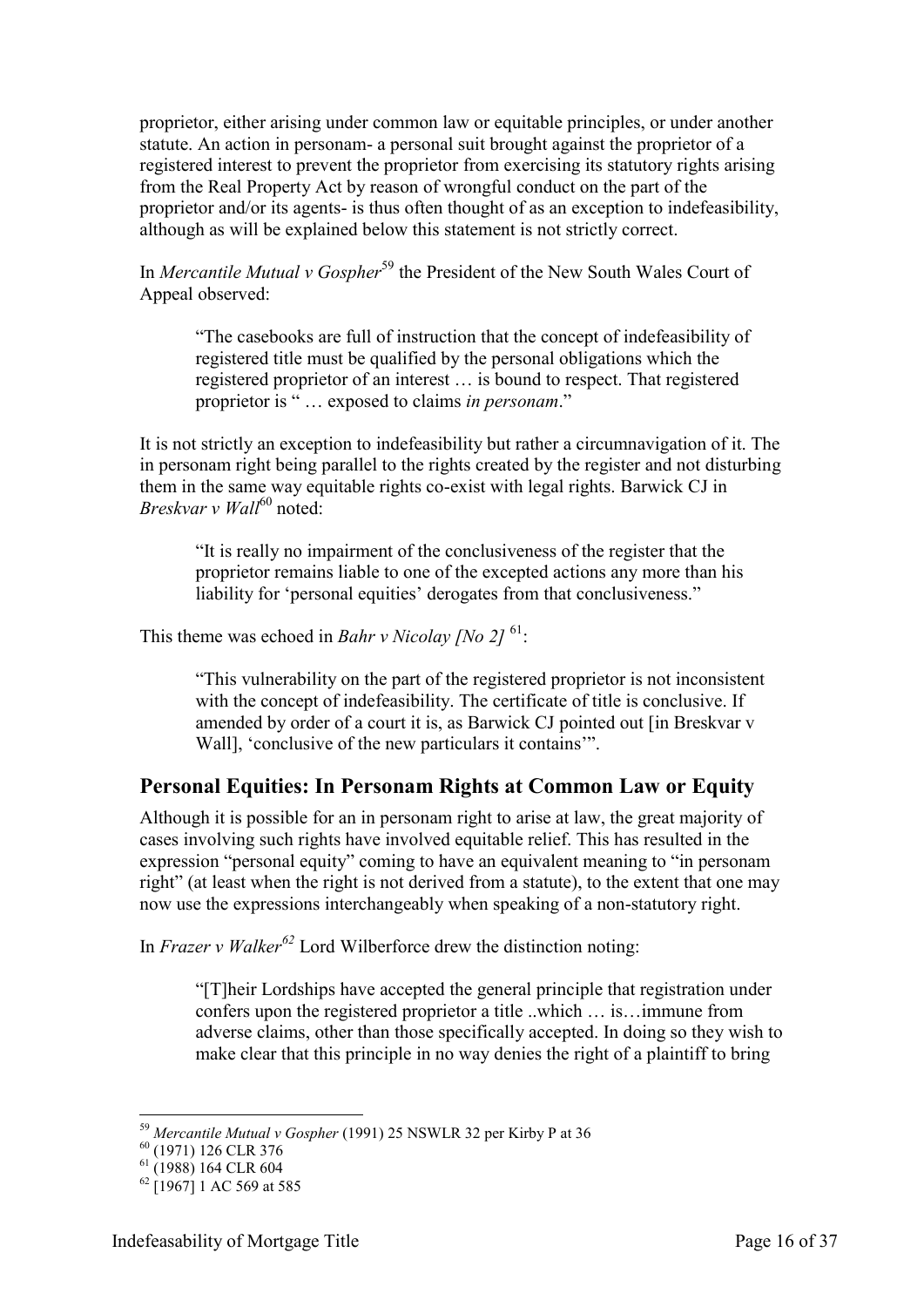against a registered proprietor a claim in personam, founded in law or equity $63$ ."

Although often seen as an exception to indefeasibility, this is not technically speaking correct. RPA s 42 deals with right *in rem*, being property rights good against the world in general, whilst a personal equity is a right in personam, being a purely personal right of action of one individual against another. A right in personam, however, impacts on a right in rem when the personal right of action enables a person to compel a proprietor to relinquish its property rights. So long as the registered proprietor remains registered it has an indefeasible title, but if the proprietor loses a personal action against it then the proprietor can be compelled to deregister its interest and thereby forfeit protection of RPA s 42. As Kirby, P stated in the well-known personal equity case of *Mercantile Mutual Life Insurance Co Ltd v Gosper<sup>64</sup>* in the course of explaining why personal equities do not derogate from the RPA system of registered title (p 36):

"No one in these proceedings contests the state of the land title register. All that the respondent seeks, no equities of innocent third parties having intervened on the faith of the register, is that the relevant folio should be brought into conformity with the personal equities which exist between her and the appellant".

In *Mayer v Coe<sup>65</sup>* Street J held that if the mortgagee is:

"subject to a personal obligation [he may be] …bound in personam to deal with his registered title in some particular manner<sup>66</sup>".

In *Breskvar v Wall*<sup>67</sup> Barwick CJ stated:

"Proceedings may of course be brought against the registered proprietor by the persons and for the causes described in the quoted sections of the Act or by persons setting up matters depending upon acts of the registered proprietor himself."

#### <span id="page-16-0"></span>**Examples of In Personam Rights / Personal Equities**

There can be no exhaustive list of all the instances in which a personal equity in personam right exists, as such an equity or right exists whenever a court is prepared to grant relief at the suit of a person claiming a right in accordance with a known legal or equitable cause of action enforceable against the registered proprietor: see *Mercantile Mutual Life Insurance Co Ltd v Gosper<sup>68</sup>*; *Grgic v ANZ Banking Group Ltd<sup>69</sup>*. In consequence, all that can be done is to give some examples of situations in which an equity or right has been found in the past.

<sup>-</sup><sup>63</sup> cited with approval by Wilson and Toohey JJ in *Bahr v Nicolay [No 2]* (1988) 164 CLR 604 at 637 <sup>64</sup> (1991) 25 NSWLR 32

 $65$  (1968) 88 W.N. (Pt. 1) (N.S.W)

<sup>&</sup>lt;sup>66</sup> cited with approval by Kirby P in *Mercantile Mututal Life Insurance Co v Gosper* (1991) 25 NSWLR 32

 $(1971)$  126 CLR 376

<sup>68</sup> (1991) 25 NSWLR 32

<sup>69</sup> (1994) 33 NSWLR 202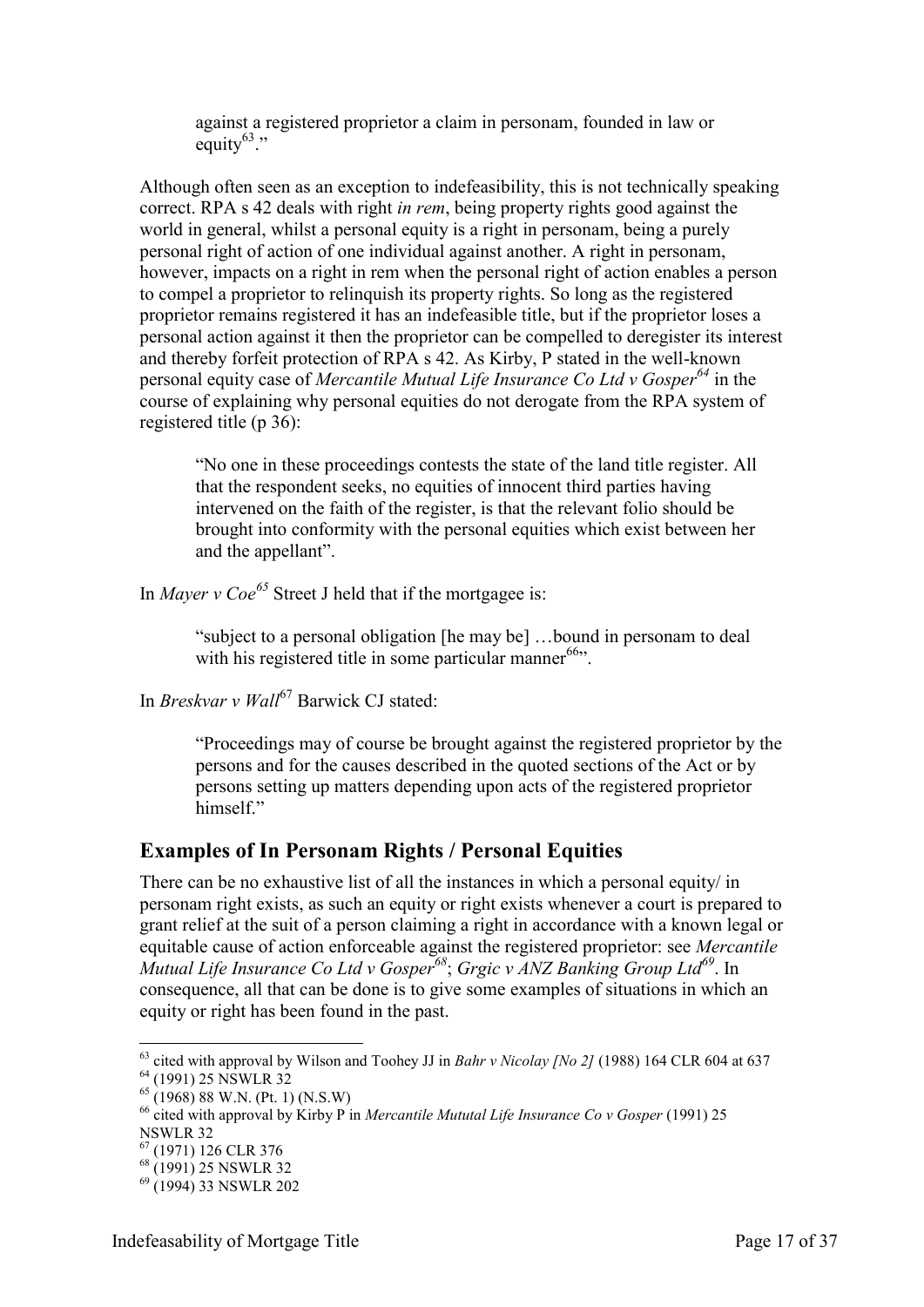The categories given below by no means exhaust the situations in which a personal equity has been held to exist, although they include those most commonly arising with respect to mortgages.

#### <span id="page-17-0"></span>**A bare forgery does establish a personal equity**

In Garafano v Reliance Finance Corporation Ltd Mahoney JA stated<sup>70</sup>, that:

"It [is] …accepted … that … the "personal" equity necessary for such relief does not arise from the mere fact of forgery of the mortgage and that something more is needed."

In Vassos v State Bank of South Australia<sup>71</sup> Hayne J noted:

"The bare fact that a party has not assented to the transaction recorded in an instrument registered under Torrens System legislation does not, in my opinion, give that person a right enforceable by in personam action to have the transaction reversed. For my part I consider it clear that more than the bare fact of forgery (and thus the absence of assent) must be shown to found any in personam action of the kind spoken of in Frazer v Walker and subsequent cases ….I do not consider that the plaintiffs have any in personam right against the bank; all that they have shown is the mere fact of forgery of the instrument."

This was approved of by Gleeson CJ in *Story v Advance Bank Australia Ltd*<sup>72</sup> who held:

"Unless a number of the leading cases concerning the registration of forged mortgages were wrongly decided it [a personal equity] cannot arise out of the bare fact of the forgery."

#### <span id="page-17-1"></span>**Amadio Unconscionability**

One instance in which a personal equity will arise is when the "doctrine of unconscionability" applies. As much of equity involves dealing with unconscionability of one variety or another, the "doctrine of unconscionability" with which I am now dealing is often referred to as "Amadio unconscionability", "the Amadio doctrine" or similar, after the case of *Commercial Bank of Australia Ltd v Amadio<sup>73</sup>* which popularized the doctrine.

The Amadio doctrine is essentially that equity may set aside a transaction against a respondent at the behest of an applicant if each of the following three criteria is met:

- (1) To the knowledge of the respondent, the applicant is at a special disadvantage with respect to the respondent:
- (2) The respondent unconscientiously exploits the applicant's disadvantage; and

<sup>-</sup> $70$  At 37

 $\frac{71}{(1992)}$  V ConvR 54-443

 $72 (1993)$  31 NSWLR 722

<sup>73</sup> (1983) 151 CLR 447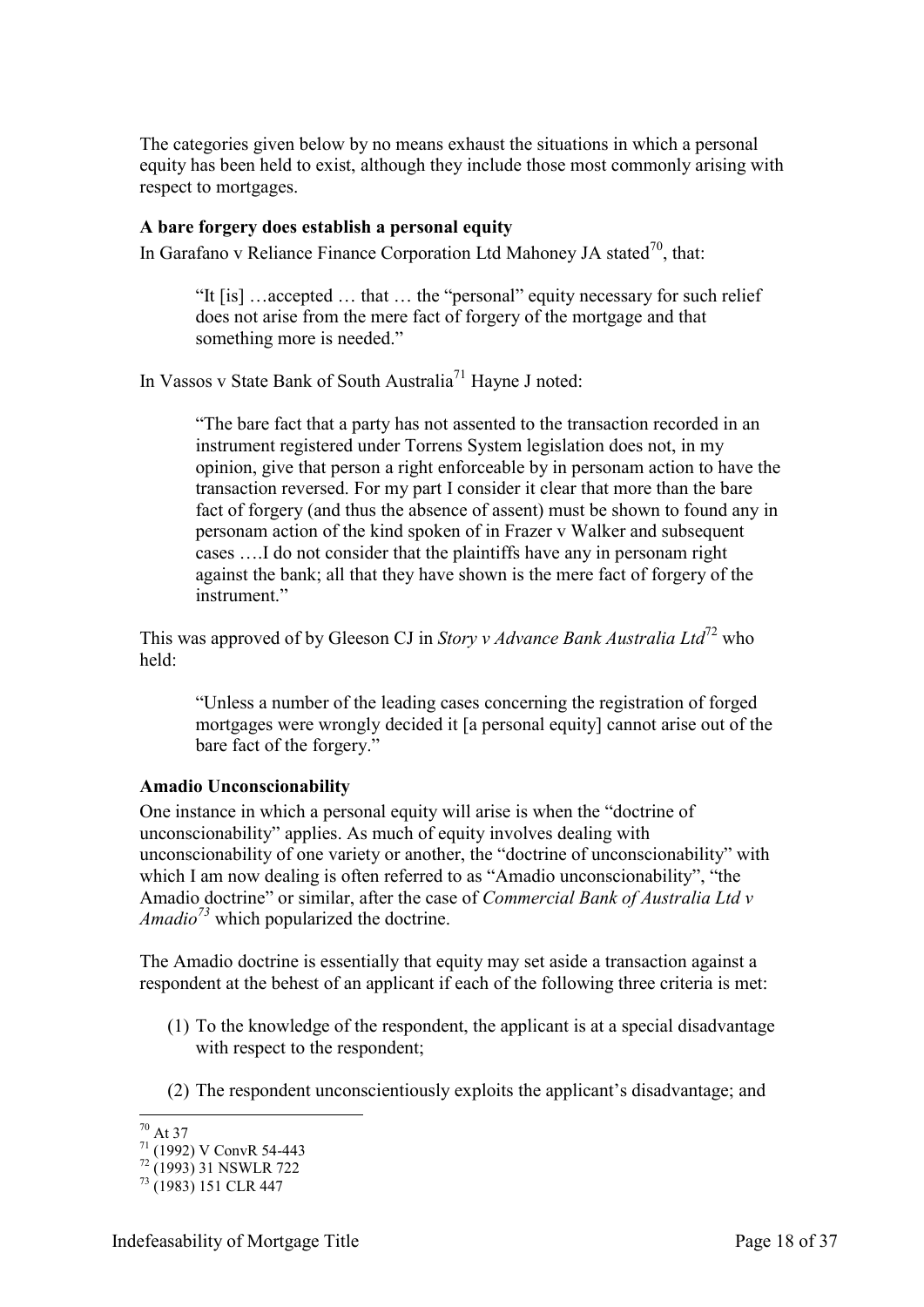(3) As a result, the applicant is unable to make a worthwhile judgement as to what is in the applicant's best interest.

There are a number of factors that may lead a court to conclude that a person is at a "special disadvantage", but this list is not exhaustive and may be added to judicially at will. Factors recognised in the past include language difficulties, sickness of mind or body, age, financial need, lack of knowledge and/or experience, and emotional dependency.

#### <span id="page-18-0"></span>**Yerkey v Jones Unconscionability**

In *Yerkey v Jones<sup>74</sup>* the High Court found that if a lender entrusts the husband of a proposed guarantor- the husband himself being the borrower whose loan is to be guaranteed- to arrange for his wife to supply a guarantee, and then the husband obtains the guarantee by undue influence or by failing to properly inform his wife of the nature of the guarantee, then if the lender has not taken adequate steps to ensure that the wife is independently advised then if the wife was a volunteer receiving no benefit from her guarantee she will have an equity against the lender to set the guarantee aside

After a determination by the New South Wales Court of Appeal in *National Australia Bank Ltd v Garcia<sup>75</sup>* that the *Yerkey v Jones* principle had now ceased to exist or had been subsumed in Amadio unconscionability, the matter came on appeal before the High Court in *Garcia v National Australia Bank Ltd<sup>76</sup>*. The majority of the High Court then affirmed that *Yerkey v Jones* still remained good law, and that the doctrine therein expounded was a type of unconscionability that went beyond Amadio. Also, the Court suggested that the doctrine might apply to other relationships other than wives giving guarantees to their husbands.

In *Elkofairi v Permanent Trustee Co Ltd* (2002) BC200207766, the New South Wales Court of Appeal held that the *Yerkey v Jones* principle only applies in cases in which the lender either has "express notice or any other information sufficient to put it on notice" that the guarantor is (at least in part) a volunteer.

The existence of the *Yerkey v Jones* doctrine underlines the importance of a mortgagee ensuring that a mortgagor who grants a mortgage to secure a guarantee of a loan has been properly independently advised. If the mortgagee merely entrusts the borrower with the task of explaining the transaction to the wife without ensuring that this has been properly done and without the exertion of undue influence, then there is a risk that the mortgage may in consequence be set aside.

#### <span id="page-18-1"></span>**Unauthorised Use of a Certificate of Title**

In *Mercantile Mutual Life Insurance Co Ltd v Gosper<sup>77</sup>*, Mercantile Mutual held a mortgagor's certificate of title as mortgagee under a valid mortgage. A forged variation of mortgage was innocently registered by Mercantile Mutual with the aid of the certificate of title. It was held that Mercantile Mutual owed obligations to the

-

<sup>&</sup>lt;sup>74</sup> (1939) 63 CLR 649

 $^{75}$  (1996) 39 NSWLR 577

<sup>&</sup>lt;sup>76</sup> (1998) 194 CLR 395

 $^{77}$  (1991) 25 NSWLR 32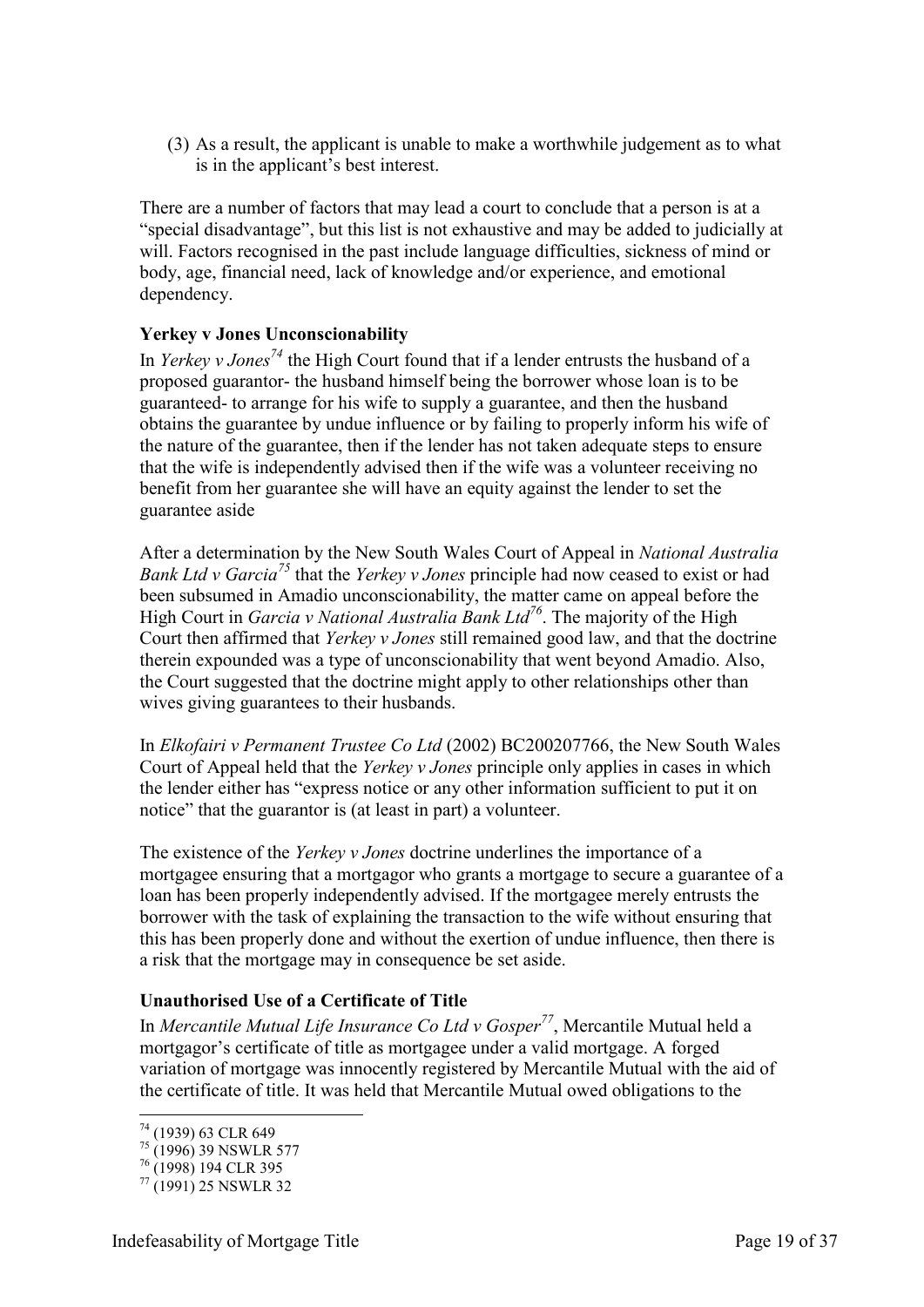mortgagor arising from its possession of the certificate of title under the original mortgage not to use that certificate of title without the authorization of the mortgagor. Although Mercantile Mutual believed that the variation was authorised by the mortgagor, it was found that it had breached its obligations to the mortgagor by using the certificate of title to register the variation as the use was not in fact authorised. In consequence, a personal equity was found to exist enabling the mortgagor to compel Mercantile Mutual to relinquish the benefit that had been obtained in breach of its obligations, being the registration of the forged variation.

Mahoney JA held:

"Mercantile Mutual Life Insurance Co then produced the certificate of title to the Registrar-General for the purpose of procuring that the forged variation of mortgage be registered….But the company had no authority to produce or otherwise use the certificate of title for such a purpose…The proper conclusion is, in my opinion, that the company used the certificate of title in breach of its obligations to Mrs Gospher and that its use of it in that way was a necessary step in securing the registration of the forged variation of mortgage…In my opinion where the registration of a forged instrument has been produced by such a breach by the new owner, that is sufficient to create, in the relevant sense, a "personal equity" against the new owner."

It should be noted that there is no requirement for moral turpitude for a personal equity to be found and the in personam rights may arise as a result of negligence, poor procedures or mistake by the mortgagee. However something more than mere negligence is required:

*Vassos v State Bank of South Australia<sup>78</sup>* Hayn J held:

"In the present case …it may well be that the bank did not act without neglect but there is in my view no material which would show that the bank acted unconscionably….Even if by making reasonable enquires the bank could have discovered the fact of the forgery I do not consider that that fact alone renders its conduct unconscionable."

#### <span id="page-19-0"></span>**Mistake**

A mistake common to both parties reflected in a registered instrument that gives rise to an in personam right to rectify that instrument notwithstanding its registration: *Lukacs v Wood<sup>79</sup>*; *Oh Hiam v Tham Kong<sup>80</sup>* .

#### <span id="page-19-1"></span>**He who seeks equity must do equity**

In *Garafano v Reliance Finance Corporation Ltd*<sup>81</sup> The Plaintiff sought to set aside forged mortgages based on *personal equities*. The court noted that the forged mortgage was used to pay out existing mortgages which she had signed Mahoney JA held:

-

<sup>78</sup> (1992) V ConvR 54-443

<sup>79</sup> (1978) 19 SASR 520

 $80^{(13/6)}$  (1980) 2 BPR 9451

 $81$  (1992) NSW Conv R 55-640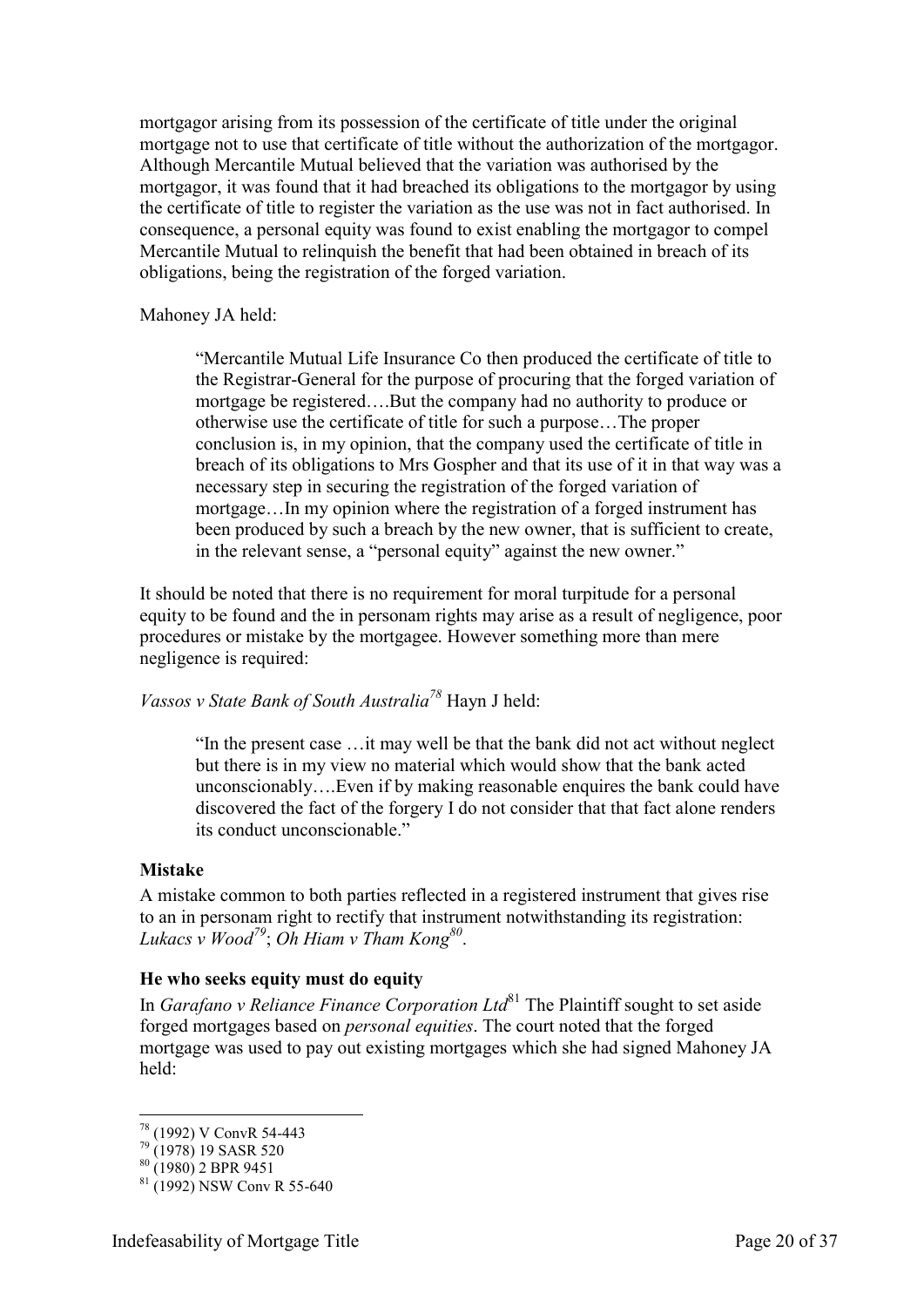"It appears that… some at least of the loans made by the company were used for the benefit of Mrs Garofano and her son and that they were and/or are aware of this, they seek the relief now claimed on the basis that they are not liable to repay any relevant part of them. In the circumstances this alone is, I think, sufficient to defeat their claim."

Meagher J agreed noting  $82$ :

"I …accept …that no equitable relief could be ordered in favour of the [mortgagors] unless they were prepared to do equity…which would involve accepting that an allowance should be made, together with interest, in favour of the respondent. Instead, they insisted on claiming the benefit of the [entire] loan and simultaneously denying its validity."

# <span id="page-20-0"></span>**Statutory Rights**

To actions "founded in law and equity" can now be added various statutory actions, as legislation such as the Contracts Review Act, the Consumer Credit Code, the Trade Practices Act and the Fair Trading Act have created what are in effect statutory in personam rights to set aside or vary interests in land.

## <span id="page-20-1"></span>**Contracts Review Act**

The passing of the Contracts Review Act 1980 (NSW) created a statutory cause of action to set vary or set aside unjust contracts. There are, however, limits to the Act's application. Under s 6(1) of the Act, neither the Crown, a public or local authority, nor a corporation (other than a strata corporation or a corporation set up to provide "company title" to land) can apply for relief under the Act. Under s 6(2), a person cannot be granted relief under the Act in relation to a contract "so far as the contract was entered into in the course of or for the purpose of a trade, business or profession carried on by him or proposed to be carried on by him" other than a farming undertaking in New South Wales. Unlike the case with business purpose declarations under the Consumer Credit Code, however, there is no provision which deems a business purpose if an appropriate "business purposes declaration" is executed, so the execution by a borrower of such a declaration is of no assistance for the purpose of avoiding the Contracts Review Act.

The key provision of the Contracts Review Act is s 7(1), which states:

Where the Court finds a contract or a provision of a contract to have been unjust in the circumstances relating to the contract at the time it was made, the Court may, if it considers it just to do so, and for the purpose of avoiding as far as practicable an unjust consequence or result, do any one or more of the following:-

- (a) it may decide to refuse to enforce any or all of the provisions of the contract;
- (b) it may make an order declaring the contract void, in whole or in part;

<sup>-</sup> $82$  at 39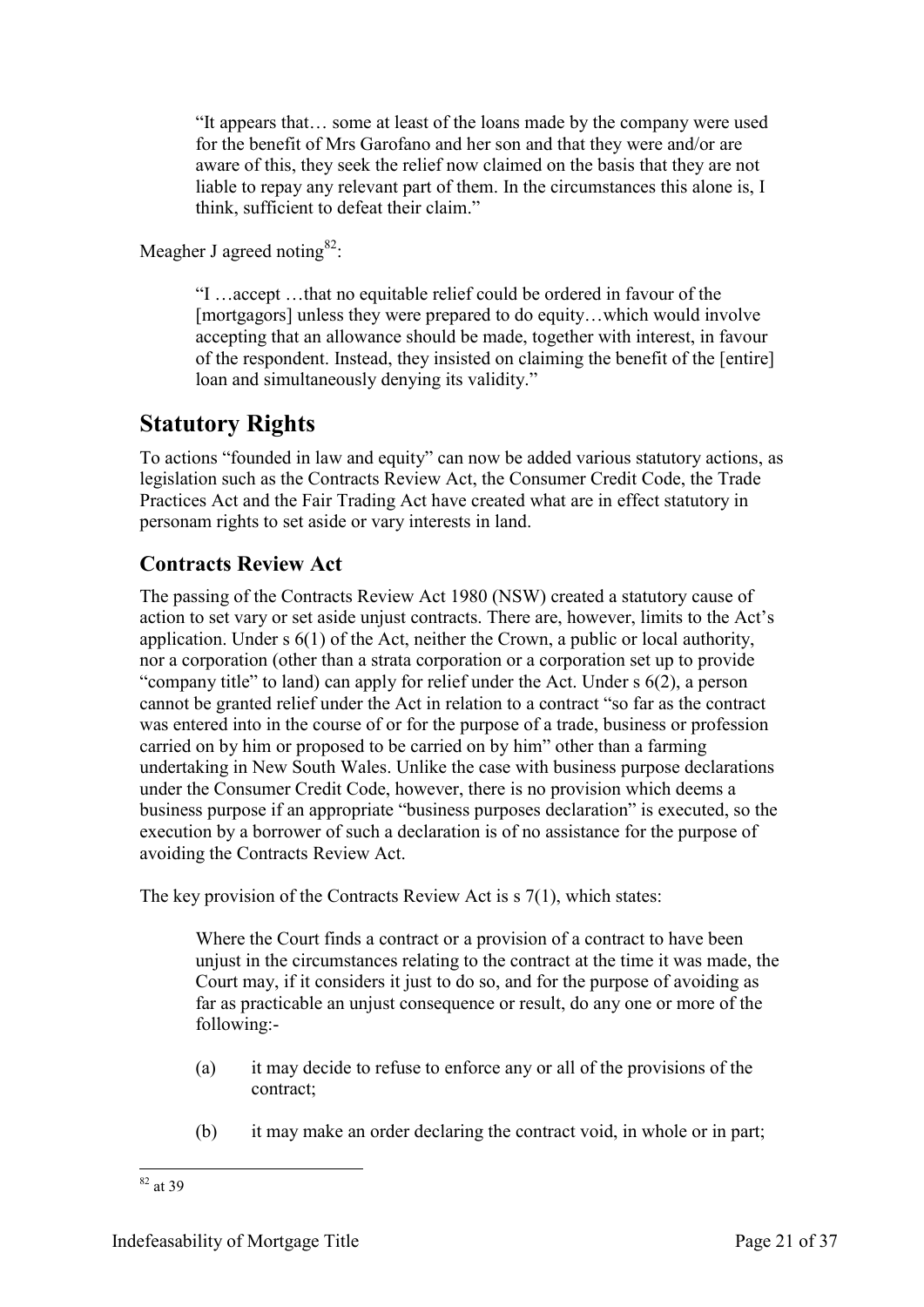- (c) it may make an order varying, in whole or in part, any provision of the contract;
- (d) it may, in relation to a land instrument, make an order for or with respect to requiring the execution of an instrument that-
	- (i) varies, or has the effect of varying, the provisions of the land instrument; or
	- (ii) terminates or otherwise affects, or has the effect of terminating or otherwise affecting, the operation or effect of the land instrument.

A "land instrument" includes any dealing under the RPA, and thus the Court can order a mortgagee to discharge its mortgage. By virtue of s 7(2) of the Act, orders varying or voiding a contract can be made to take effect from the making of the contract or such other date as the Court sees fit.

S 9 of the Contracts Review Act sets out a long list of matters to be taken into account by the Court in determining an application under the Act, but this list is not exhaustive and as "the Court shall have regard to the public interest and to all the circumstances of the case", any evidence relating to the injustice of a contract is relevant to an application under the Act.

S 19(1) of the Contracts Review Act prevents orders being made under s 7(1)(b) and (c) of the Act in the case of a contract that is a land instrument registered under the Real Property Act. There is no prohibition in case of registration of orders under s 7 (1)(a) or (d), however, and thus registration is no bar to effective relief under the Act.

The operation of the Contracts Review Act has great similarity to the operation of Amadio unconscionability. The main differences are that an applicant under the Contract Review Act does not have to satisfy each of the three tests for Amadio unconscionability, but simply that the contract was "unjust in the circumstances relating to the contract at the time it was made". As a Contracts Review Act claim is easier to make out than an Amadio claim, the Act has somewhat eclipsed Amadio in relation to cases coming under the Act, as if a Contract Review Act claim fails in such a case then an Amadio claim would also almost inevitably fail. The Contracts Review Act has therefore had the tendency to reduce the use of Amadio to cases which cannot be brought under the Act due to there being a corporate applicant or a contract for business purposes (although sometimes an Amadio claim is made in a Contracts Review Act case simply for more abundant caution).

## <span id="page-21-0"></span>**Contracts Review Act: The Intervention of a Transferee**

Although there seems never to have been any dispute that an order under the Contracts Review Act may be made against a mortgagee which became registered in unjust circumstances so as to deprive that mortgagee of its interest notwithstanding RPA s 42, the effect of that section is more contentious in cases in which a mortgage has been transferred to a new registered proprietor some time after the unjust transaction complained of by the Contracts Review Act applicant.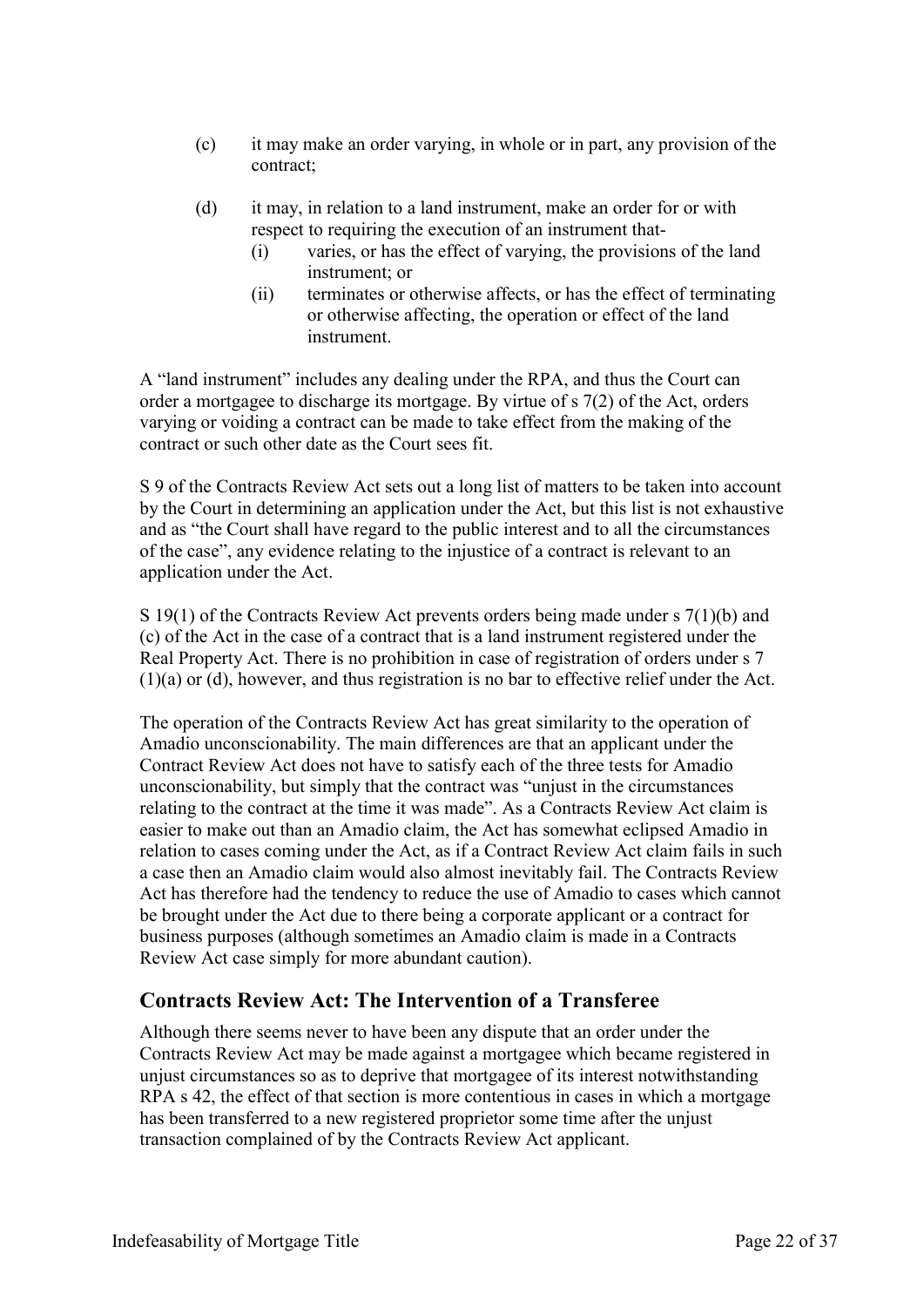In *Albury v Gulror Pty Ltd<sup>83</sup>*, the protection of RPA s 42 was unsuccessfully invoked as protection against Contracts Review Act relief by transferees of a mortgage. Needham AJ stated "In so far as the Real Property Act is inconsistent with the Contracts Review Act, the latter must prevail". His Honour also observed that in the case before him the transferees took their transfer with knowledge of the wrongdoing of the original mortgagees.

In *Lander v Trigger<sup>84</sup>*, Newman J found that RPA s 42 was available to a transferee of a mortgage to defeat a Contracts Review Act claim. His Honour appeared to be of the view that s 42 would protect any transferee, although noted that the transferee in the case before him had no knowledge of the original mortgagee's conduct. The decision contains no real analysis of the point in question, and does not cite *Albury v Gulror Pty Ltd.*

*Fraser v Power*<sup>85</sup> represents the most detailed analysis of the competition between the Contracts Review Act and RPA s 42, although it fails to cite either of the two previously mentioned decisions. In that case guarantors had been sued by the mortgagee and had paid out the loan, and then according to their right of subrogation the guarantors had obtained an assignment of the mortgage from the mortgagee and then, after the transfer of the mortgage had been registered, the guarantors sought to enforce the mortgage against the mortgagor so as to recover the monies they had paid to the original mortgagee. The initial mortgage transaction was found to be unjust in its circumstances within the meaning of the Contracts Review Act, but the guarantors claimed the benefit of RPA s 42.

Simos J rejected the indefeasibility claim. His Honour first commented on the manner in which the Contracts Review Act and RPA s 42 may be reconciled (at 137):

In my opinion, once a plaintiff has made out the necessary case under the general law relating to unconscionability and/or under the contracts Review Act 1980, entitling him or her to have the relevant transaction set aside, the Court is entitled to mould its relief so as to achieve a just result, even if the effect of its order is to deprive the wrongdoer of the benefit of the indefeasibility provisions of the Real Property Act 1900. The Court is, in my opinion, entitled to do this, not by way of overriding the statute, but by making the appropriate order against the wrongdoer personally, for example by ordering the wrongdoer, in a case such as the present case, to execute a discharge of the subject mortgage. An, in my opinion, as stated above, such an order may be made regardless of whether or not the relevant facts bring the case within the personal equities exception to indefeasibility of title under the Real Property Act 1900.

His Honour then accorded no more protection to the guarantors/transferees than to the original mortgagee on the basis that, having taken the mortgage pursuant to the doctrine of subrogation, the mortgagor was entitled to raise any defence against the transferees that would have been available against the original mortgagee. His Honour also found that that the transferees did not take the transfer for value, but rather due to

<sup>-</sup><sup>83</sup> (1992) BC9201850

 $84 (1999) BC9908362$ 

 $85(2000)$  BC200008494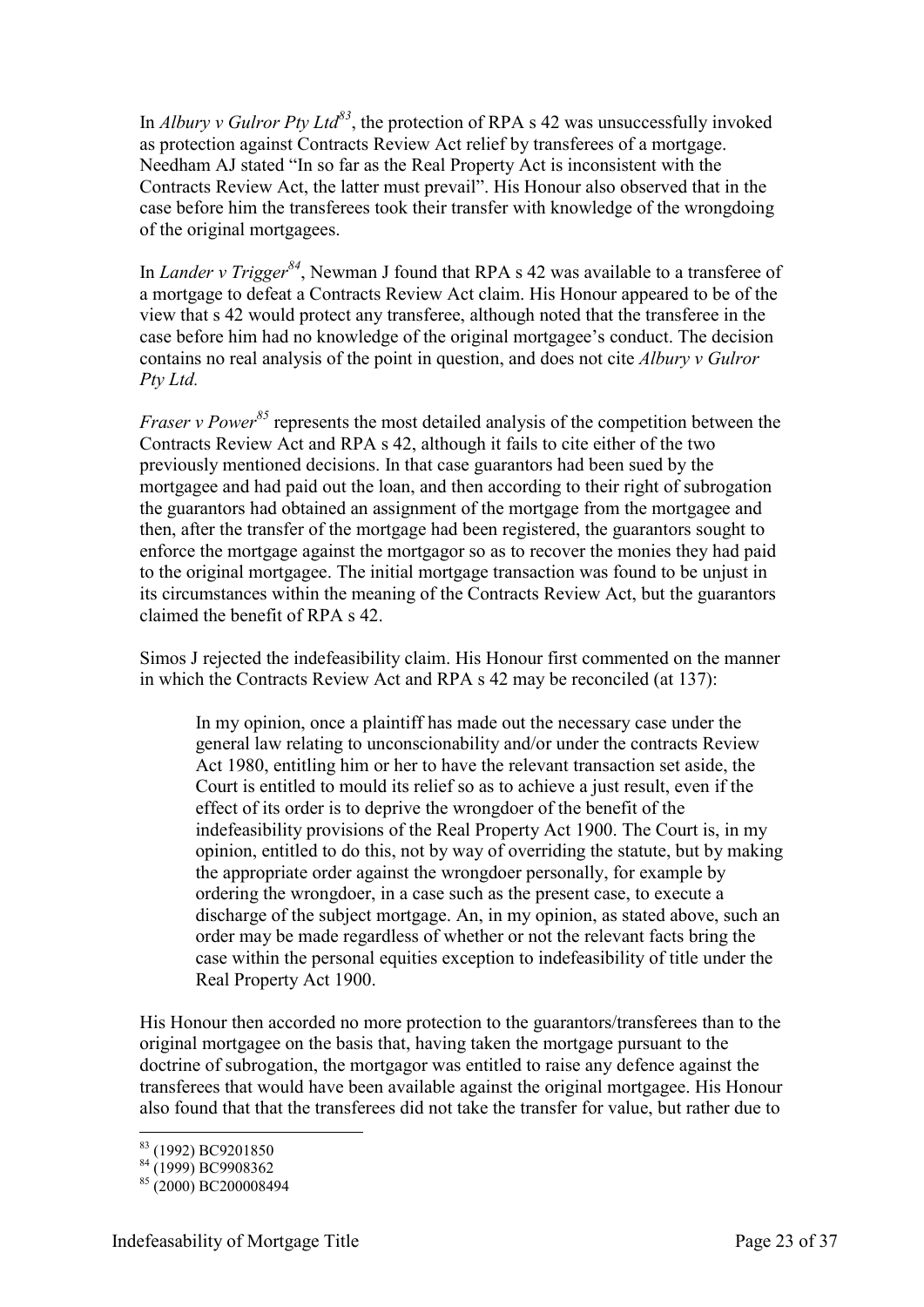the "accidental" circumstance of being sued by the original mortgagee. The transferee thus lost the benefit of their registered mortgage.

*Robinson v Watts<sup>86</sup>*, was another transfer of mortgage case, and was once again decided in apparent ignorance of previous authority on the matter (the judge in question, Hunter J, stating "there appears to be no authority directly in point"). In this case, the transferee successfully invoked RPA s 42. His Honour stated at [74]:

In my view, the estate or interest of Robinson under the transfer of mortgage from Smits, taken without notice of any of the circumstances attaching to the granting of the mortgage, by reason of the operation of s 42 of the RP Act, cannot be cut down by resort to s 7 of the Act, and in particular s  $7(1)(a)$  or (d).

Hunter J had before him another mortgage transfer case in *Sialepsis v Westpac Banking Group<sup>87</sup>*. In that case the transferee took for valuable consideration and no case was made out against the transferee with respect to any unjust conduct. His Honour remarked that as no authority has been cited to him to the effect that the Contracts Review Act overrode the indefeasibility provisions of the Real Property Act, he had no reason to depart from his views expressed in *Robinson v Watts.*

With conflicting statements as to the priorities of the Contracts Review Act and RPA s 42, and with no decision citing any previous contrary authority, the law on this point might be thought to be in some confusion. I consider, however, that common principles do emerge from these decisions, being as follows:

- 1. Indefeasibility is of no assistance to the original mortgagee who took the mortgage in unjust circumstances;
- 2. A transferee who took a registered transfer of the mortgage without notice of the unjust circumstances can rely on the indefeasibility conferred by RPA s 42 regardless of whether the mortgagor would have been able to set aside the underlying transaction under the Contracts Review Act as against the original mortgagee;
- 3. A transferee who took a transfer with notice of the unjust circumstances is vulnerable to an order pursuant to the Contracts Review Act notwithstanding RPA s 42; and
- 4. A registered transferee taking not for value but by reason of the doctrine of subrogation is in no better position to resist an order under the Contracts Review Act than the original mortgagee.

The situation of a registered transferee taking without notice but not for value in a case other than subrogation is not clear from the above authorities. Consistently with the position in New South Wales previously analysed where a volunteer registered proprietor has been found to be in as good a position as a registered proprietor taking

<sup>-</sup><sup>86</sup> (2000) 10 BPR 18,319

 $87(2001)$  BC200101308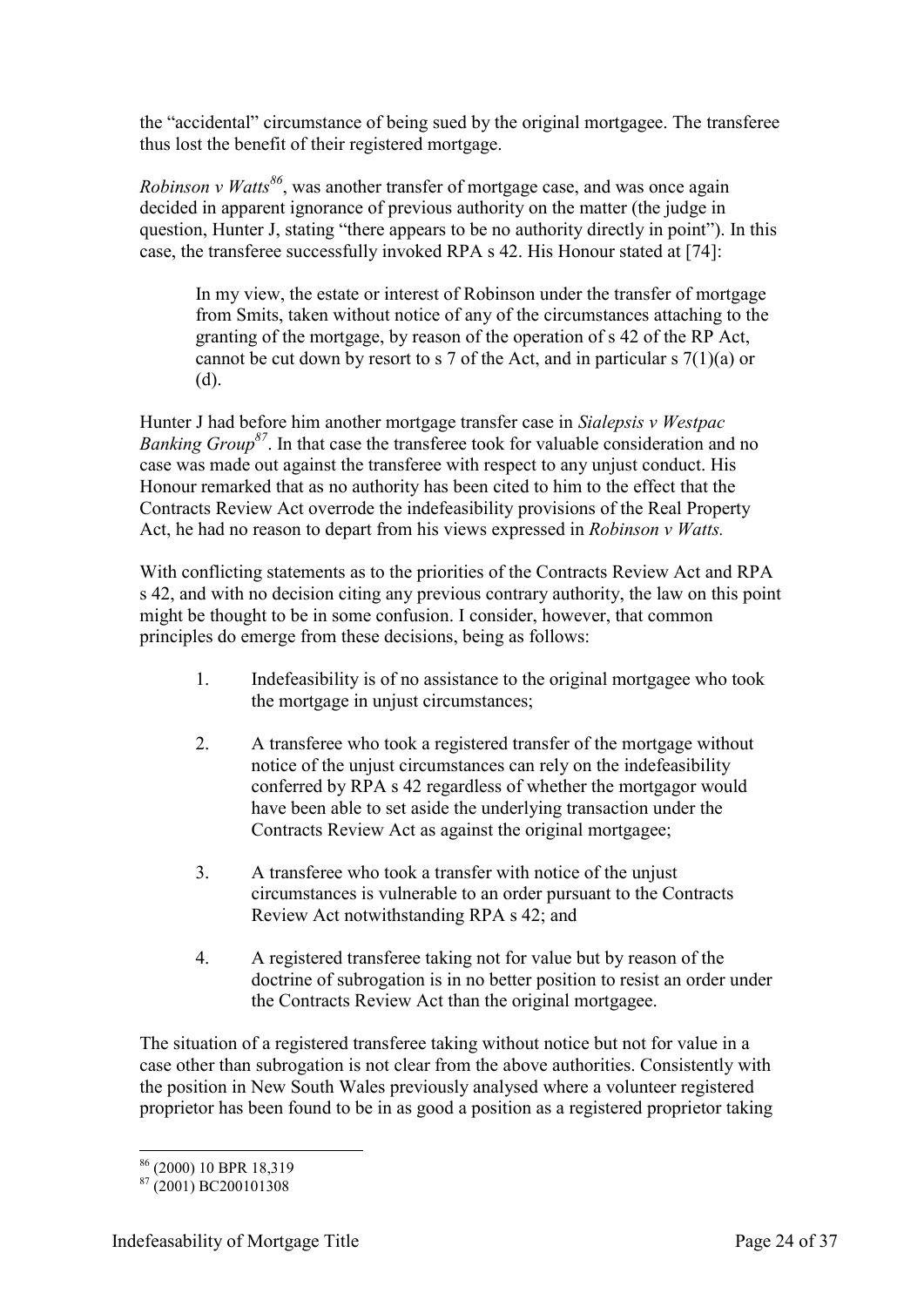for value, however, one would assume that giving consideration for the transfer would not be a relevant matter and that a gratuitous transfer to an unsuspecting third party is sufficient (except where the doctrine of subrogation applies) to defeat any Contracts Review Act claim.

#### <span id="page-24-0"></span>**Consumer Credit Code**

For mortgages which come under the Consumer Credit Code ("the Code"), there are further dangers to the mortgagee seeking to assert an indefeasible title.

S 66 of the Code, which does not apply to loans above \$125,000, allows a "debtor who is unable reasonably, because of illness, unemployment or other reasonable cause, to meet the debtor's obligations" to a lender to apply to the lender to change the terms of the contract with the lender by extending the period of the loan and/or postponing certain payments. If the lender refuses the debtor's application, the debtor may apply to the Supreme Court or the Commercial Tribunal under s 68 of the Code to change the terms of the contract with the lender, and the Court or Tribunal can stay any enforcement proceedings until this application has been determined.

S 70 of the Code gives the power to the Court or Tribunal "to reopen unjust transactions". This section closely mirrors the regime under the Contracts Review Act, and comments made in relation to that that Act should apply by analogy here. S 71 sets out the powers of the Court or Tribunal when it reopens a transaction, which include power to "order that the mortgagee takes such steps as are necessary to discharge the mortgage".

S 72 of the Code gives the Court or Tribunal power "to annul or reduce" an establishment fee, early termination fee, prepayment fee, or a change to the interest rate. In each case the power can only be used if the fee or charge is "unconscionable". In relation to interest rates, the section does not allow variation of the original interest rate fixed by an agreement, but rather permits the Court or Tribunal to review any subsequent change to that rate.

#### <span id="page-24-1"></span>**Trade Practices Act**

S 87 of the Trade Practices Act 1974 (Cth) provides wide remedial powers to a court hearing a case in which a person has suffered or is likely loss as a result of conduct of a person which breaches Pt IV, Pt IVA, Pt IVB or Pt V of the Act. These powers include the powers to declare a contract void ab initio; to vary a contract as the Court sees fit; and to refuse to enforce provisions of a contract. S 87(2)(g) further gives the Court the power to make:

an order, in relation to an instrument creating or transferring an interest in land, directing the person who engaged in the conduct or a person who was involved in the contravention constituted by the conduct to execute an instrument that:

- (i) varies, or has the effect of varying, the first-mentioned instrument; or
- (ii) terminates or otherwise affects, or has the effect of terminating or otherwise affecting, the operation of effect of the first-mentioned instrument.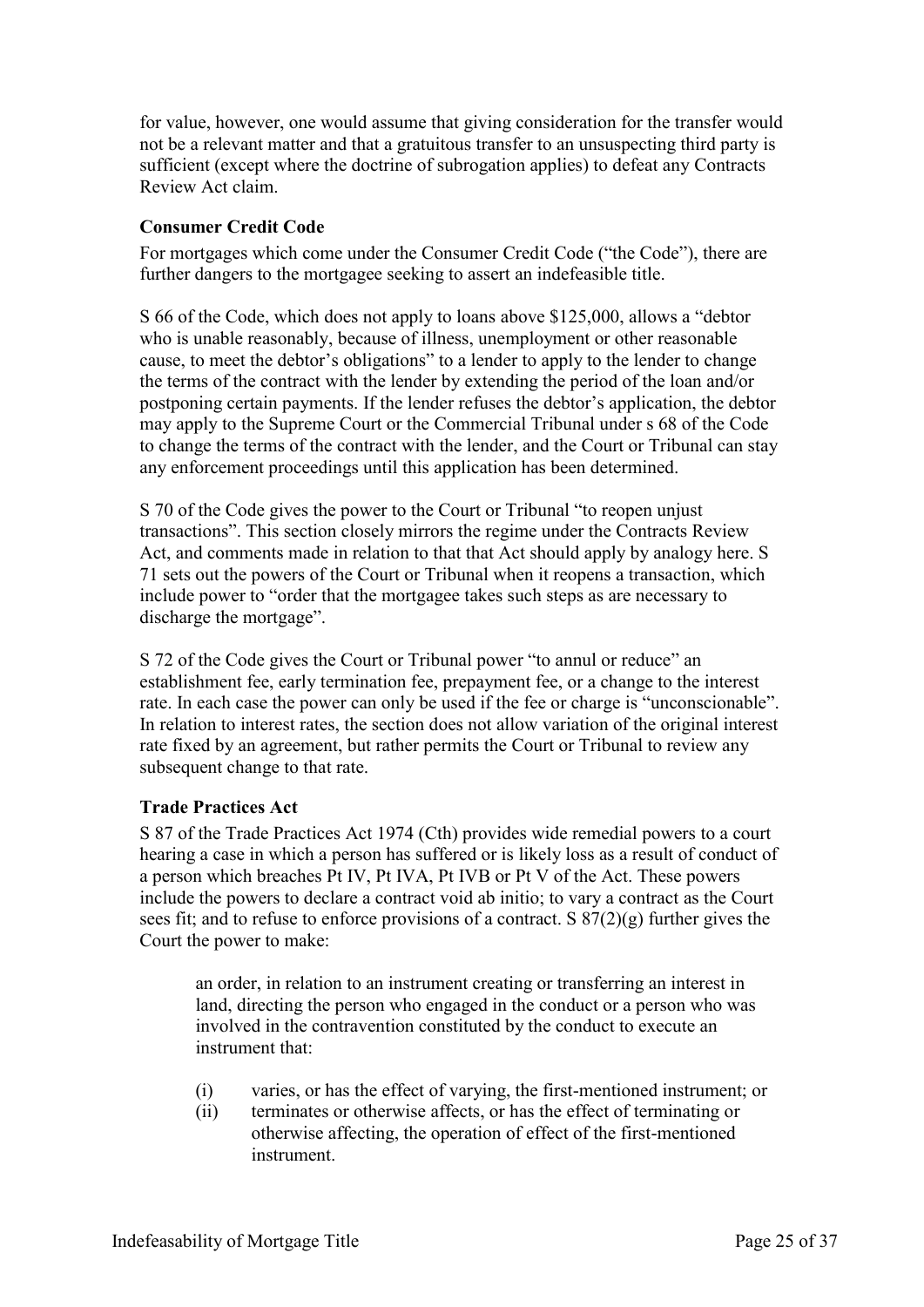It can be seen that the above power is very similar to that in  $\frac{s(1)}{d}$  of the Contracts Review Act.

Such remedies are most likely to be sought in relation to mortgages through the contravention of one of the following sections of the Trade Practices Act:

- S 51AA, which forbids a corporation from engaging in unconscionable conduct contrary to the unwritten law of a State or Territory. "Unwritten law" refers here to common law and equity, so the section effectively allows orders under the Trade Practices Act to be made in addition to any other orders that might be made in common law or in equity. As the remedies available in equity are already extensive, this section is of little assistance to a mortgagor.
- S 51AB, which states in sub-section (1) that:

A corporation shall not, in trade or commerce, in connection with the supply or possible supply of goods or services to a person, engage in conduct that is, in all the circumstances, unconscionable.

The section is not dissimilar to s 7 of the Contracts Review Act, although of more limited scope as it requires supply of goods or services (however a commercial lender would still be caught by the section). It is also confined to "goods or services of a kind normally acquired for personal, domestic or household use or consumption". Sub-section (2) sets out a non-exhaustive list of matters to be taken into account in determining unconscionability, and is reminiscent of s 9 of the Contracts Review Act.

- S 51AC, which is a very similar to s 51AB except that it applies to the supply or acquisition of goods or services in business transactions to the value of up to \$3,000,000.
- S 52, the most commonly invoked section of the Act, which prohibits misleading or deceptive conduct. It is important to note that there can be a breach of s 52 regardless of whether there is any intent to deceive, which makes the section of much broader applicability in commercial transactions than doctrines which require unconscionable conduct by a party as a precondition of relief.

In *Gregg v Tasmanian Trustees Ltd<sup>88</sup>*, an action was brought in the Federal Court by a mortgagor claiming Amadio unconscionability and making claims under s 51AA and s 52 of the Trade Practices Act. Amadio unconscionability was found to have occurred, and hence there was also a breach of s 51AA. There was also a finding of breach of s 52 because the mortgagee's solicitor presented to the mortgagors a mortgage document to execute, which document contained terms which were materially different to those previously agreed, and where the solicitor omitted to advise the mortgagors of the changes. It was held that relief was available both in equity and under the Trade Practices Act, and the mortgage was set aside insofar as it bound the plaintiff's interest in the security property.

<sup>-</sup><sup>88</sup> (1997) 73 FCR 91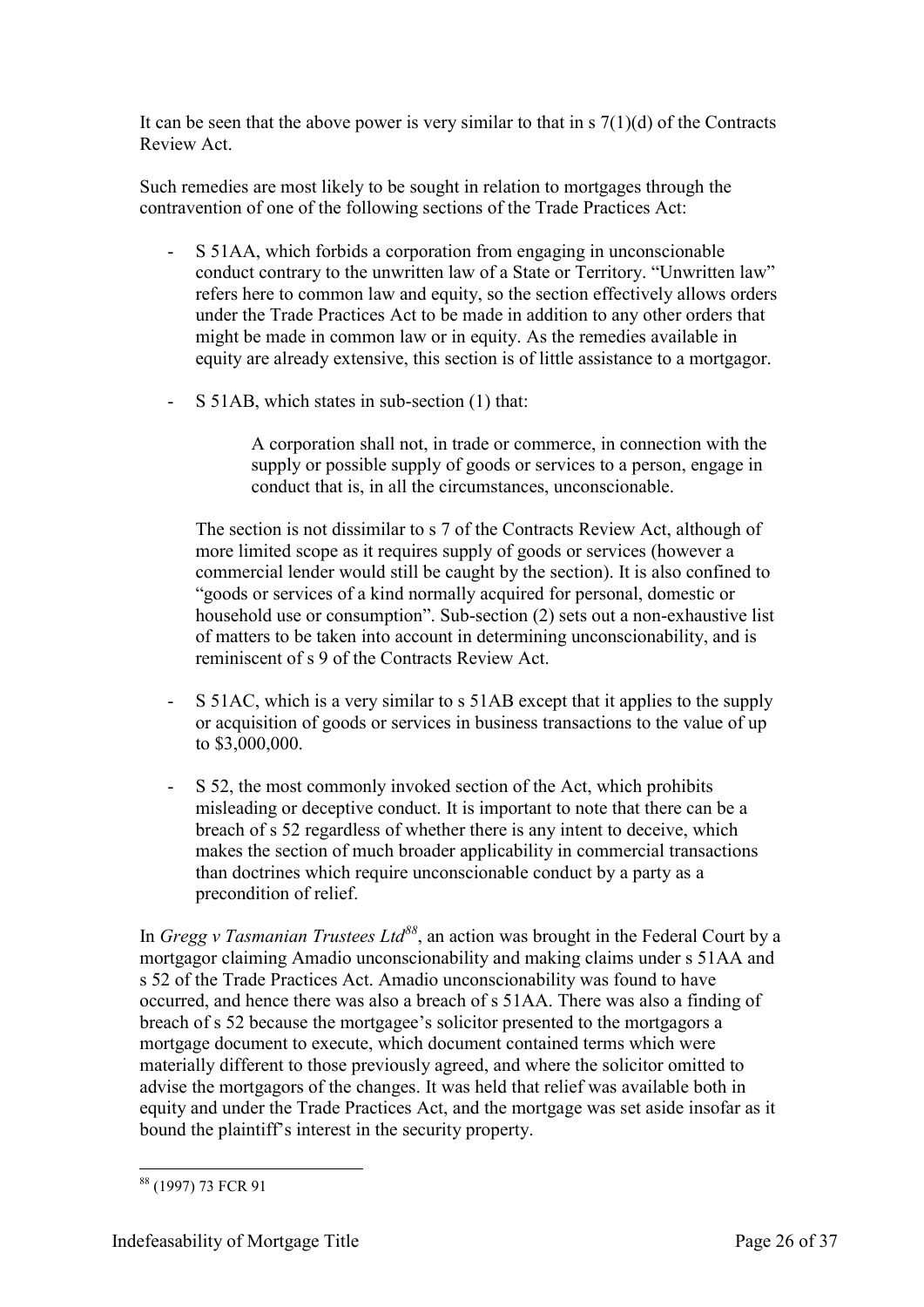#### <span id="page-26-0"></span>**Fair Trading Act**

S 72 of the Fair Trading Act 1987 (NSW) is a mirror of s 87 of the Trade Practices Act. S 42 of the Fair Trading Act is almost identical to s 52 of the Trade Practices Act, and s 43 of the former Act is similar to s 51AB of the latter. The main purpose in re-enacting these provisions in State legislation was to catch natural persons that might otherwise fall outside the provisions of the Trade practices Act.

# <span id="page-26-1"></span>**What is Indefeasible?**

Assuming that none of the true exceptions to RPA s 42 apply, assuming there are no in personam rights that prevent a registered proprietor relying on the its registered title, and further assuming that no statute is successfully invoked to deprive the proprietor of the benefit of its registered interest, the proprietor may rely on its "indefeasible" title. In the case of a registered mortgagee with an indefeasible title, the mortgagee can then assert its rights as mortgagee against the whole world- including the mortgagor- even if the mortgage is a forgery or would otherwise be unenforceable as a matter of contract law as against the mortgagor. In such circumstances, it is important to know exactly what rights RPA s 42 has rendered "indefeasible", as without the protection of indefeasibility the rights would be lost.

This question is addressed in *PT Ltd v Maradona Pty Ltd<sup>89</sup>*, a case in which a mortgage was found to be indefeasible pursuant to RPA s 42 notwithstanding the availability of a *non est factum* defence. Giles, J, at p 679 states:

"Registration does not validate all the terms of the instrument which is registered. It validates those which delimit or qualify the estate or interest or are otherwise necessary to assure that estate or interest to the registered proprietor".

His Honour in determining the essential aspects of a mortgage, then quotes RPA s 52(1), which refers to the fact that transfer of a mortgage shall also convey the right to sue "to recover any debt, sum of money, annuity, or damages thereunder" plus interest thereon, and continues:

"Clearly enough this provision would catch the debt due from a mortgagor who was also the principal debtor, and the mortgagee's cause of action to recover the debt would be included in the rights rendered secure by registration. That would be necessary to assure to the mortgagee his estate or interest in the land".

His Honour then looked at the mortgage in the case before him, and found that it secured "the Moneys Hereby Secured as hereinafter defined", and that definition essentially referred to all money owing to the mortgagee by the mortgagor or any other person with whom she was jointly or severally liable. The only monies that were potentially owing to the mortgagee by the mortgagor were monies pursuant to a separate guarantee that was unenforceable due to non est factum. He noted:

<sup>-</sup><sup>89</sup> (1992) 25 NSWLR 643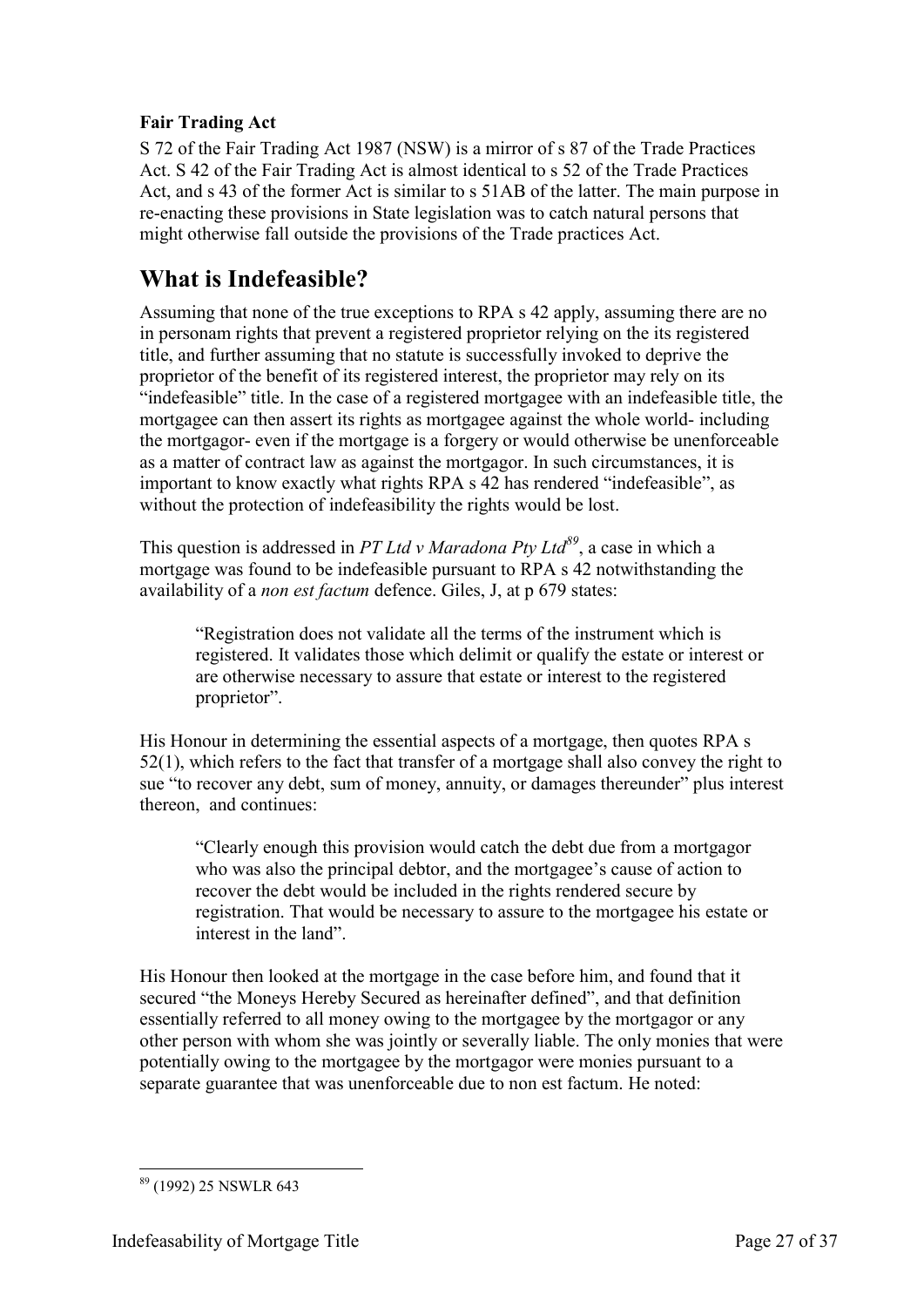"That which is attained by registration is, in the words of s42, an estate or interest in the land. Registration does not validate all the terms and conditions of the instrument which is registered. It validates those which delimit or quantify the estate or interest."

With the failure of the guarantee, there were no monies due to the mortgagee, and therefore His Honour found that the indefeasible mortgage, according to a proper construction of its terms, secured no monies.

Another case in which an indefeasible mortgage, on its proper construction, failed to secure any monies is *Tsan v Electronic Resources Aust Pty Ltd<sup>90</sup>*,. The problem in that case was not forgery or non est factum, but the failure of the person drafting the mortgage to specify within the mortgage what the mortgage was supposed to secure. Annexure "A" to the mortgage was only a single paragraph long and stated "The Mortgagee acknowledges the loan of \$200,000.00 (two hundred thousand dollars) subject to the Terms and Conditions of the Agreement between" the mortgagee and a third party borrower (to which agreement the mortgagors were not parties). As neither this paragraph or the incorporated Memorandum Q86000 expressly provided that the mortgagors were guaranteeing the loan for \$200,000 or that the mortgage was securing that guarantee (and indeed there was also no separate guarantee by the mortgagors), then the mortgagors were entitled to a discharge of the mortgage without the payment of any monies to the mortgagee. In coming to this conclusion, Hodgson J accepted that the contra proferentum rule and the principle that guarantees should be construed strictissimi juris meant that in the case of ambiguity the mortgage was to be construed against the mortgagee's interests.

It follows from the above that a prospective mortgagee should ensure that the proposed mortgage document is drafted so that it is entirely unambiguous from a reading of the mortgage alone as to what obligations the mortgagor owes the mortgagee (being the mortgagor's personal covenant) and that the mortgage secures those obligations. If there is any ambiguity, a court is likely to interpret the mortgage in favour of the mortgagor. *PT v Maradona* shows, in particular, the vulnerability of an "all monies" style of mortgage, as such a mortgage is does not state what monies are owed but instead relies on the enforceability of rights outside the mortgage document to determine what money is secured. The best course is to ensure that the mortgage itself functions as the guarantee or deed of loan, and sets out the mortgagors' obligations expressly rather than relying on a separate document which may itself be set aside.

## <span id="page-27-0"></span>**Defective Mortgages and Rectification**

As *Tsan v Electronic Resources Aust Pty Ltd* and *PT v Maradona* demonstrate, if a mortgage is drafted so as not to secure any obligation owed by mortgagor to mortgagee, the mortgage can be set aside. This raises the question as to what extent defective mortgages may be saved by an application for rectification.

Rectification is an equitable remedy by which a document is altered by court order to make it accord with the common intention of the parties thereto at the time of its execution. Normally it is necessary to prove a mutual mistake of both parties in order

<sup>-</sup><sup>90</sup> 24 July 1997, Hodgson J, Unreported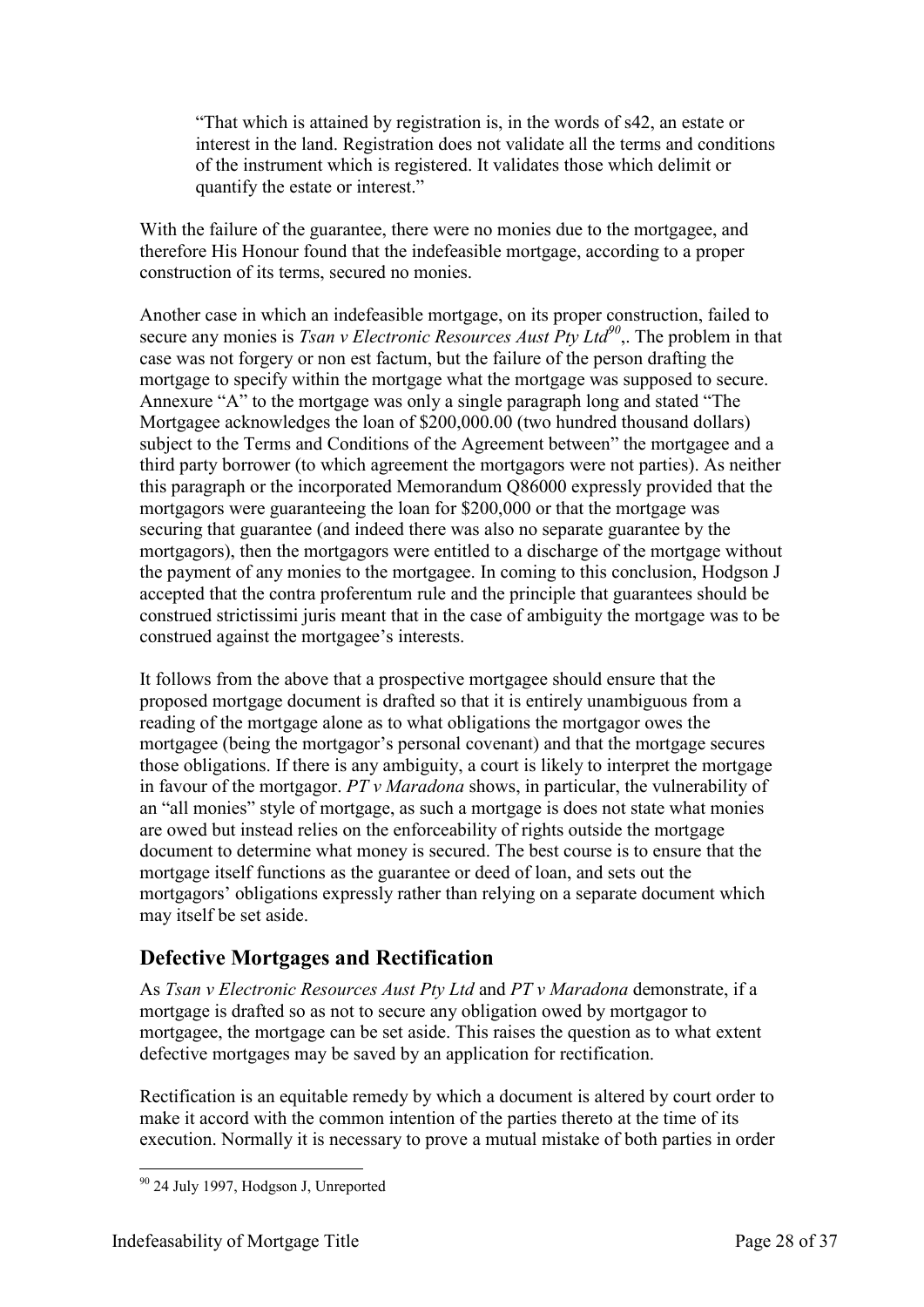to obtain rectification, although an innocent party may seek rectification for unilateral mistake of that party if that mistake was induced by the fraud or knowing encouragement of the other party.

There was no claim for rectification in *Tsan v Electronic Resources Aust Pty Ltd*. If there had been such a claim, there is a possibility the mortgagee might have been successful. There was a difficulty for the mortgagee, however, in that one of the two mortgagors claimed a lack of understanding of the transaction- and, indeed, sought relief under the Contracts Review Act. To obtain rectification, the mortgagee would have had to demonstrate that mortgagee and both mortgagors all intended the mortgage to include a guarantee and secure the obligations under that guarantee, but that through mutual error this was not included in the mortgage document. If, however, the mortgagor had made out her contention that she had no understanding of the transaction, then the mortgagee would have failed in showing a common intention of all parties and the rectification suit would have failed.

In *PT v Maradona*, the successful non est factum defence precluded any possibility of using rectification to solve the difficulty encountered with the wording of the mortgage in that case. As the mortgagor did not intend to enter into the transaction at all, clearly no common intention of all parties could have been demonstrated by the mortgagee. The same problem will obviously be encountered in cases of a forged mortgage.

Even in cases where a common intention can be demonstrated, as rectification is an equitable remedy it is discretionary. If a mortgagee seeking rectification has acted wrongfully in the transaction and thus has "unclean hands", this would constitute an equitable defence to rectification and would cause the suit to fail.

Rectification is thus of very limited assistance to a mortgagee to save a defective transaction. It is really only applicable in cases where it is clear from extrinsic evidence that both parties (not just the mortgagee) understood the mortgage to contain certain terms, but due to a drafting error they were not included. An example of a situation in which rectification would be of assistance is where the term of a loan and/or the applicable interest rate had been agreed prior to settlement of the loan, but a clerical error had resulted in the same not being correctly filled in on the form of mortgage executed by the parties and registered.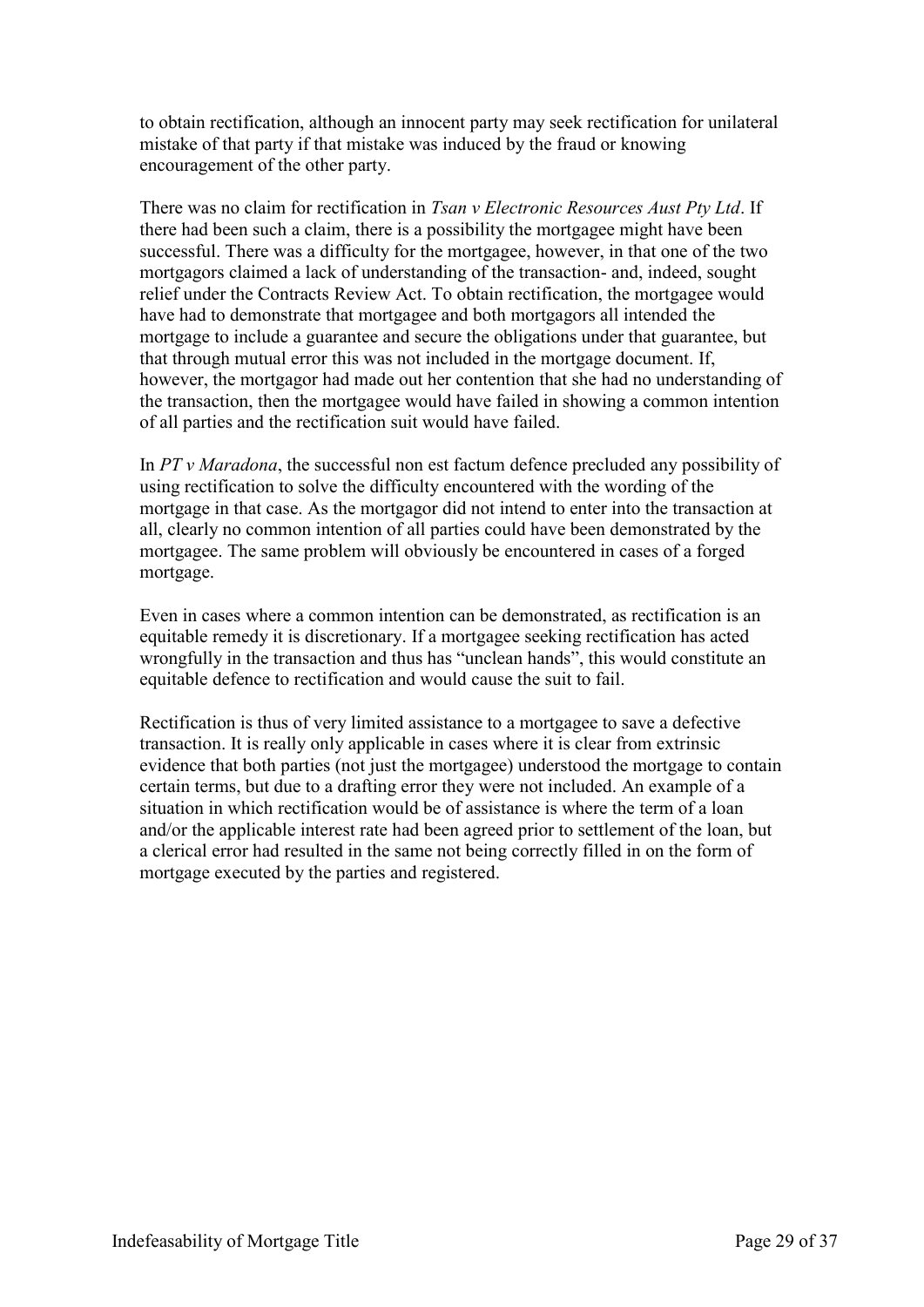## <span id="page-29-0"></span>**Appendix**

**IN THE SUPREME COURT OF NEW SOUTH WALES COMMON LAW DIVISION PROFESSIONAL NEGLIGENCE LIST**

**STUDDERT J**

**Tuesday 5 November 2002**

#### **10151/02 GINELLE FINANCE PTY LIMITED v MICHAEL DIAKAKIS**

#### **JUDGMENT**

1 **HIS HONOUR**: By notice of motion filed on 29 July 2002 the plaintiff, Ginelle Finance Pty Limited, seeks an order for summary judgment pursuant to Pt 13 r 2 of the Supreme Court Rules, and also an order for summary dismissal of the defendant's cross claim against it pursuant to Pt 13 r 5 of the Rules. In addition, the plaintiff seeks leave for a writ of possession to issue forthwith and an order for costs.

2 The plaintiff is the registered proprietor of an interest in a property situated at 259 Botany Street, Kingsford and that interest arises as second mortgagee under a mortgage registered pursuant to the **Real Property Act**, 1900 on the title to that property. The plaintiff seeks summary judgment on its claim for possession of the property by reason of default in payments under the registered mortgage.

3 For his part, the defendant asserts that he is the owner of the property and that he borrowed no money from the plaintiff and entered into no mortgage over that property in favour of the plaintiff. It is the defendant's claim that the signature purporting to be his on the mortgage subsequently registered is a forgery. For the purposes of the present motion, I must, and I do, proceed upon the assumption that the defendant's assertion is the fact.

4 The defendant has amended his pleading and in addition to denying execution of the mortgage and the making of any advance to him, he also pleads reliance upon his amended first cross claim against the plaintiff and in particular on paras 9(A)-(H) which are expressed as follows:

"9A. The cross defendant knew or ought to have known that the cross claimant was a pensioner and unable to repay the mortgage repayments on the Mortgage.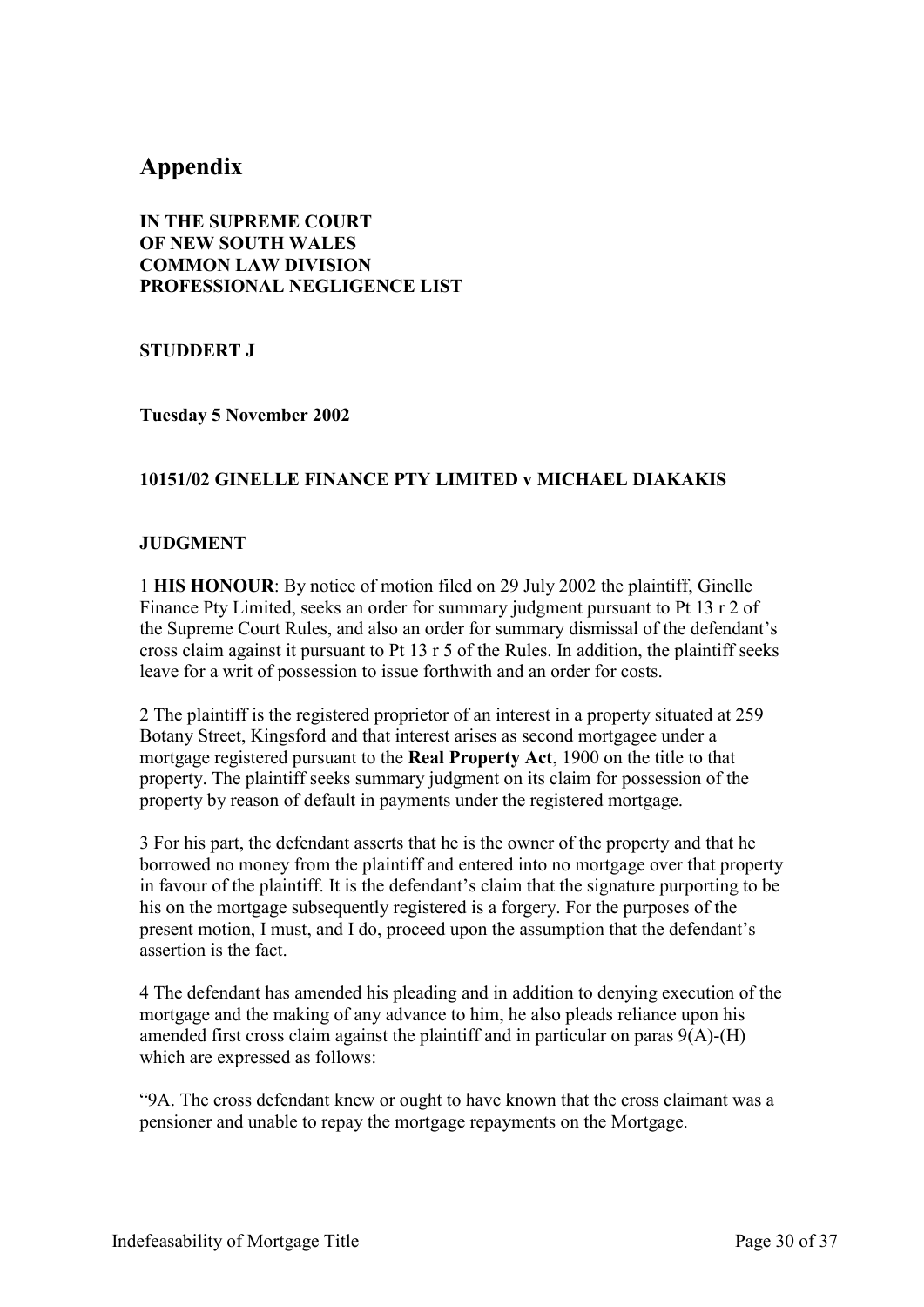#### **PARTICULARS**

9B. a) The cross defendant, by its agent, AAA Finance, had received a loan application in the name of the Cross Claimant stating that the cross claimant was a 'retired/pensioner';

b) The cross defendant, by its agent, AAA Finance, was aware that the account purporting to be in the name of the Cross Claimant was in arrears of the previous outgoing mortgage;

9C. The cross defendant owed the cross claimant an obligation, in equity, to ensure that all conditions of the loan and Mortgage were satisfied.

9D. The cross defendant knew or ought to have known that it was in breach of the aforesaid obligation.

#### **PARTICULARS**

9E. a) The cross defendant imposed conditions in a letter dated 24 September 2001 from Bleier Mortgage Corporation, the agent of the cross defendant;

b) The loan was to be for 'business purposes' when the cross defendant knew or ought to have known it was not being applied or used for business purposes;

c) The loan was conditional upon a letter being provided by the cross claimant's Accountant stating that in the Accountant's opinion the cross claimant could afford to pay the interest under the loan, when the cross defendant knew or ought to have known that the cross claimant was unable to pay the interest under the loan;

d) The loan was conditional upon a letter being provided by the cross claimant's Accountant stating that in the Accountant's opinion the cross claimant can make arrangements to repay the principal at the end of the term of the loan, when the cross defendant knew or ought to have known that the cross claimant could not make arrangements to repay the principal at the end of the term;

e) The loan was conditional upon the cross claimant providing evidence that he had satisfactorily repaid the mortgage repayments on the outgoing mortgage when the cross defendant knew or ought to have known that the repayments on the outgoing mortgage were in arrears.

9F. Further, and in the alternative, the cross defendant owed the cross claimant an obligation in equity, to ensure that the title deed to the property belonging to the cross claimant was used for proper purposes, and for authorised purposes.

9G. The cross defendant is in breach of the aforesaid obligation in that the cross claimant did not authorise the use of his title deed for the purpose of effecting registration of the Mortgage in favour of the cross defendant.

9H. The cross defendant knew or ought to have known that the cross claimant did not so authorise the use of his title deed."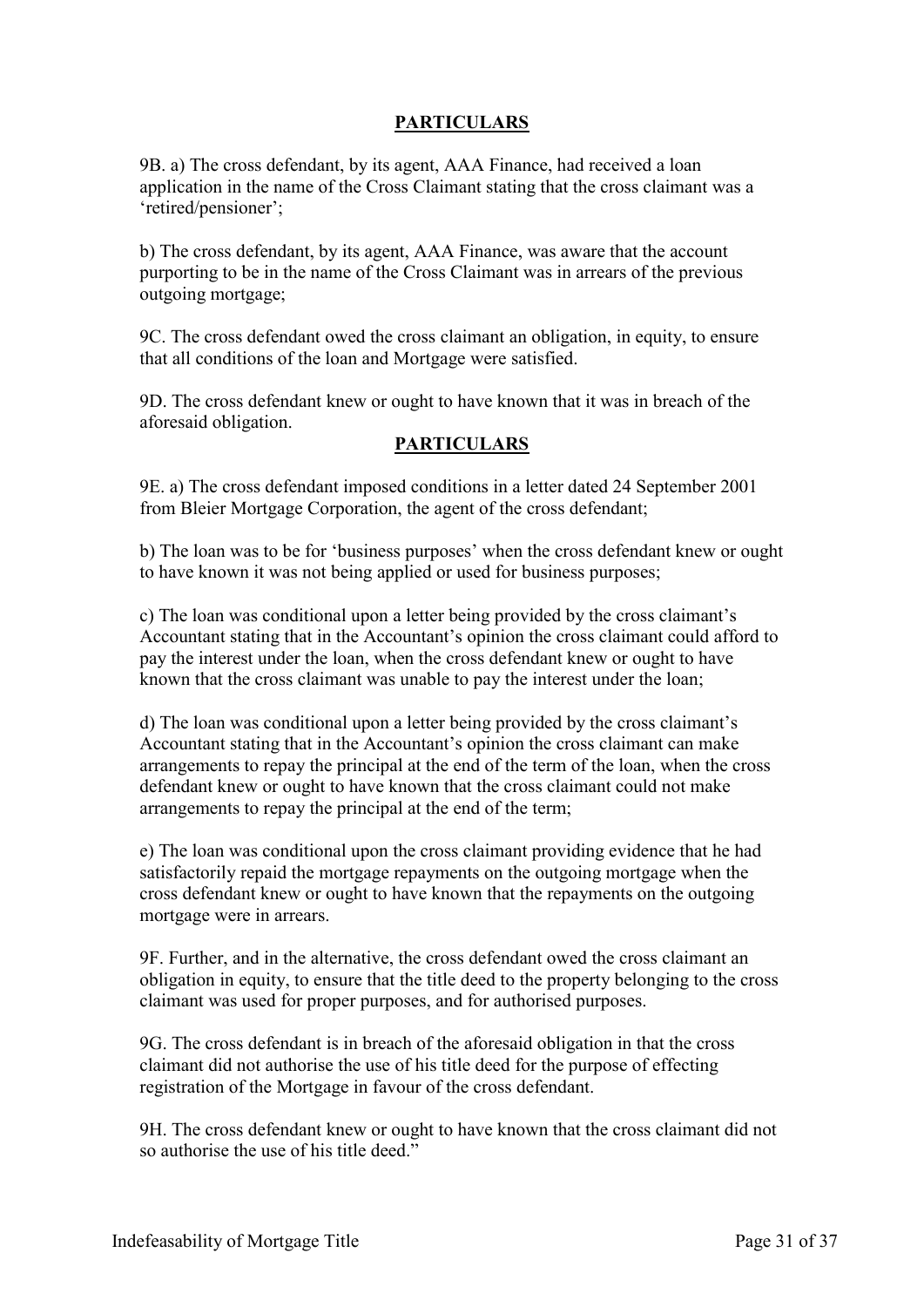5 A party seeking summary judgment under Pt 13 r 2 is required to satisfy the court that there is really no triable issue and it is clear that caution is to be exercised in entertaining an application such as that now before the Court. In their joint judgment in Fancourt v Mercantile Credits  $\text{Limited}^{91}$  Mason CJ and Murphy, Wilson, Deane and Dawson JJ said:

"The power to order summary or final judgment is one that should be exercised with great care and should never be exercised unless it is clear that there is no real question to be tried: see Clarke v. Union Bank of Australia Ltd. (1917) 23 CLR. 5; Jones v. Stone [1894] A.C. 122; Jacobs v. Booth's Distillery Co. (1901) 85 L.T. 262."

6 The burden rests upon the plaintiff to persuade the Court that there is no real question to be tried: see Singh v Kaur (1985) 61 ALR 720 per Samuels JA at 722. Similar considerations apply to the plaintiff's application for summary dismissal of the defendant's cross claim: see General Steel Industries Inc. v Commissioner for Railways (1964) 112 CLR 125.

7 The defendant is also pursuing cross claims against the members of the firm of Grogan and Webb, solicitors, alleging negligence in the discharge of their professional responsibilities owed to him concerning the relevant mortgage. A further claim of the same nature is made by the plaintiff against another solicitor as third cross defendant. Finally, the defendant has pleaded a cross claim against Permanent Custodians Limited, which company also advanced money on the security of a registered mortgage on the Kingsford property. Again the defendant has pleaded that the mortgage in favour of Permanent Custodians is a forgery. None of these cross claims is the subject of an application for summary dismissal.

8 The evidence before the Court on this motion consists of an affidavit of Nicole Stein sworn 25 July 2002 and an affidavit of the defendant sworn 9 October 2002. Additionally both the plaintiff and the defendant rely upon a number of exhibits. Neither deponent was required for cross examination on his or her affidavit.

9 Ms Stein's affidavit evidences the mortgage, the default, the giving of the requisite notice under s 57(2)(b) of the **Real Property Act** and a failure to satisfy the requirements of such notice. In his affidavit the defendant evidenced his birth in Greece, that he is now sixty-three years of age, that he cannot read or write English, and that his ability to converse in English is limited. The defendant's affidavit contains a denial of any involvement whatsoever in the mortgage transaction.

10 The plaintiff relies upon the provisions of the **Real Property Act** in its application for the orders which it seeks, and upon the unchallenged evidence that its mortgage has been registered on the title to the property. In particular, the plaintiff relies upon ss 41 and 42 of the **Real Property Act** which provide for indefeasibility of title for a person who is "the registered proprietor for the time being of any estate or interest in land...except in case of fraud"  $(s 42(1))$ . It is not contended by Mr Confos, who appears for the defendant, that the plaintiff acted fraudulently in the circumstances in which the mortgage was executed and subsequently registered.

<sup>-</sup><sup>91</sup> (1983) 154 CLR 87 at 99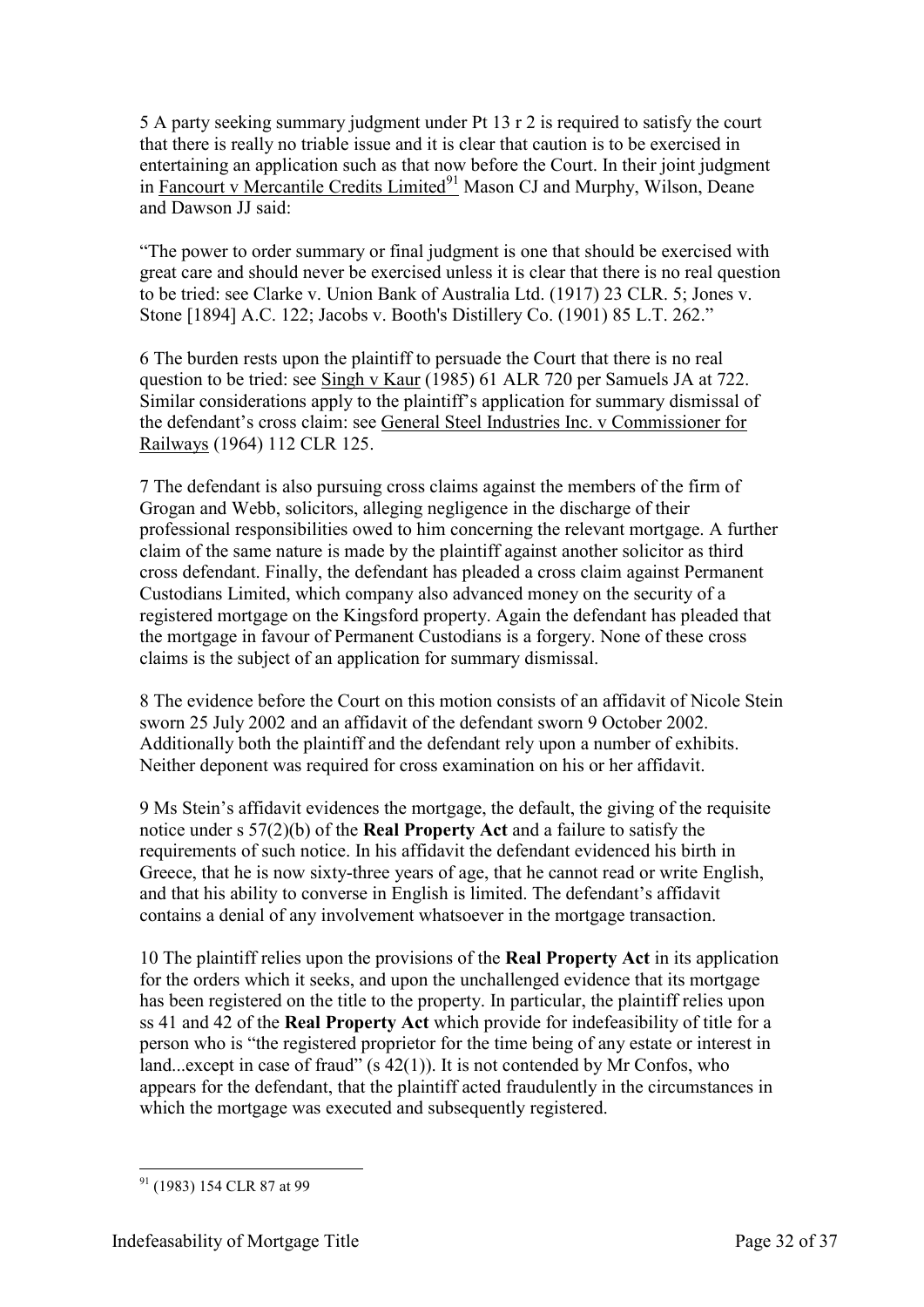11 I understand it to be well settled that fraud by a person other than the party relying upon the indefeasibility that accompanies registration is not fraud within the exception referred to in s 42. The registered proprietor has to be involved in the fraud either personally or by its agents to lose the benefit of registration. In Grgic v ANZ Banking Group Ltd (1994) 33 NSWLR 202 at 221 Powell JA stated the position thus:

"Despite the passage of some ninety years since Lord Lindley, when delivering the opinion of the Judicial Committee in Assets Co Ltd v Mere Roihi [1905] AC 176 at 210, said:

'... By fraud in these acts is meant actual fraud, ie, dishonesty of some sort, not what is called constructive or equitable fraud - an unfortunate expression and one very apt to mislead, but often used, for want of a better term, to denote transactions having consequences in equity similar to those which flow from fraud. Further, ... the fraud which must be proved in order to invalidate the title of a registered purchaser for value, ... must be brought home to the person whose registered title is impeached or to his agents'

and the many cases which have been decided in that period of ninety years, the position still remains that, for the purposes of s 42 of the Act, 'fraud' comprehends actual fraud, personal dishonesty or moral turpitude on the part of the registered proprietor of the subject estate or interest or of that registered proprietor's agents: see Bahr v Nicolay [No 2] (at 614) per Mason CJ and Dawson J; (at 631-632) per Wilson J and Toohey J."

12 The circumstance that a dealing which is registered is a forged document does not of itself defeat indefeasibility of title as ordinarily effected by registration. In Garofano v Reliance Finance Corporation Ltd (1992) 5 BPR 11941 at 11944 Meagher JA, with whose judgment Mahoney JA and Priestley JA agreed, said:

"A series of authorities in this state have decided that forgery does not prevent the operation of the doctrine of indefeasibility: *Mayer v Coe* (1968) 88 WN (Pt 1) (NSW) 549; *Ratcliffe v Watters* (1969) 89 WN (Pt 1) (NSW) 497; *Schultz v Corwill Properties Pty Ltd* (1969) 90 WN (Pt 1) 529; and *Mercantile Mutual Life Insurance Co Ltd v Gosper* (1991) 25 NSWLR 32."

13 Then, in Story v Advance Bank (1993) 31 NSWLR 722 Gleeson CJ, with whose judgment Cripps JA agreed, said at 736:

"It is now settled that, subject to certain qualifications, the indefeasibility of title conferred by these provisions [a reference to ss 42 and 43 of the Real Property Act], even in the case of registration of a void instrument, takes effect immediately upon registration: Frazer v Walker [1967] 1 AC 569, Breskvar v Wall (1971) 126 CLR 376, Bahr v Nicolay [No 2] (1988) 164 CLR 604, Leros Pty Ltd v Terara Pty Ltd (1992) 174 CLR 407. Subject to the same qualifications, the mortgagee under a registered mortgage obtains an indefeasible title upon registration even though the signature of the mortgagor has been forged: Mayer v Coe (1968) 88 WN (Pt 1) (NSW) 549; [1968] 2 NSWR 747."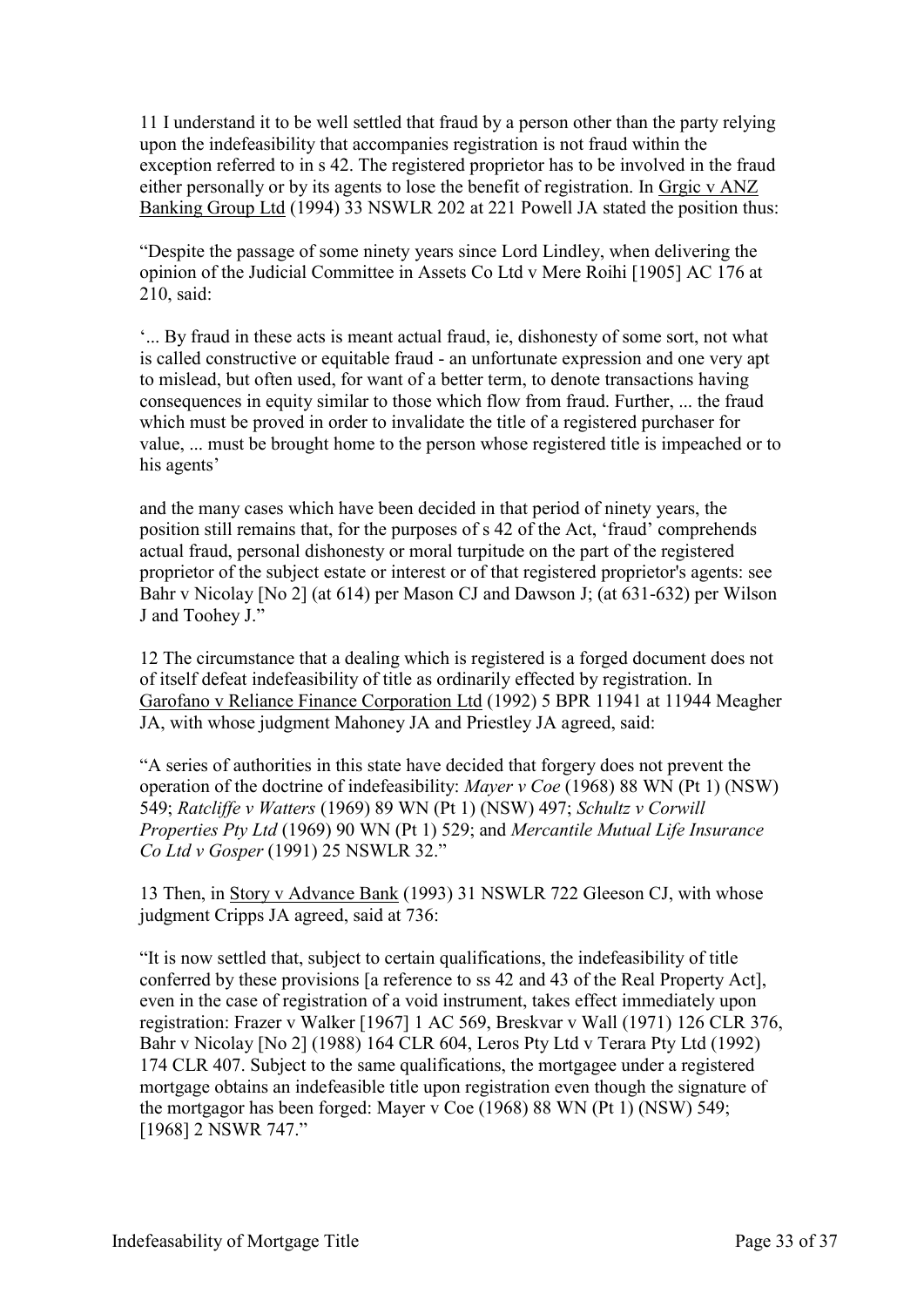14 Mr Young here submits that indefeasibility of title has been conferred upon the plaintiff effective from registration of the mortgage to it, and that the plaintiff has discharged the burden imposed upon it in seeking summary judgment. This submission applies alike to the application for summary judgment on the plaintiff's claim, and for summary dismissal on the defendant's cross claim.

15 Mr Confos has submitted that the registration did not protect the plaintiff against personal equities. Counsel referred to Logue v Shoalhaven Shire Council (1979) 1 NSWLR 537 at 563 where Mahoney JA said, as to s 42 of the **Real Property Act**, that

"...it does not operate to protect...against what have been described as the 'personal equities'...: Breskvar v Wall (1971) 126 CLR 376 at 385 per Barwick CJ; see Frazer v Walker (1967) 1 AC 569 at 585. These personal equities include, of course, equities created by the registered proprietor after he has become registered: see, e.g., Barry v Heider (1914) 19 CLR 197. But, in my opinion, they are not limited to these. They include equities which have arisen from things which have happened before he became registered."

16 What is encompassed in the concept of a "personal equity"?

17 In Garofano (supra), Meagher JA said at 11945 (referring to "personal equity"):

"I cannot see what that expression is meant to cover except known legal causes of action (for example, deceit) and known equitable causes of action (for example, undue influence)."

18 Then in Grgic (supra), Powell JA said at 222-223:

"I am of the view that the expressions 'personal equity' and 'right in personam' encompass only known legal causes of action or equitable causes of action, albeit that the relevant conduct which may be relied upon to establish 'a personal equity' or 'right in personam' extends to include conduct not only of the registered proprietor but also of those for whose conduct he is responsible, which conduct might antedate or postdate the registration of the dealing which it is sought to have removed from the Register."

19 How then does Mr Confos assert there is a triable issue here?

20 It was submitted that the plaintiff obtained registration of its mortgage by the unauthorised use of the defendant's title deed in circumstances in which the plaintiff's solicitor had notice that such use was unauthorised. Mr Confos placed reliance upon the decision in Mercantile Mutual Life Insurance Co. v Gosper (1991) 25 NSWLR 32.

21 How is it claimed that such notice arose?

22 As I understand it, the argument runs thus: the plaintiff was one of two mortgagees whose mortgages were registered on the title to the subject property (the fourth cross defendant, Permanent Custodians, was the earlier of these two mortgagees). Each such mortgagee had the same solicitors acting for it. Those solicitors must have had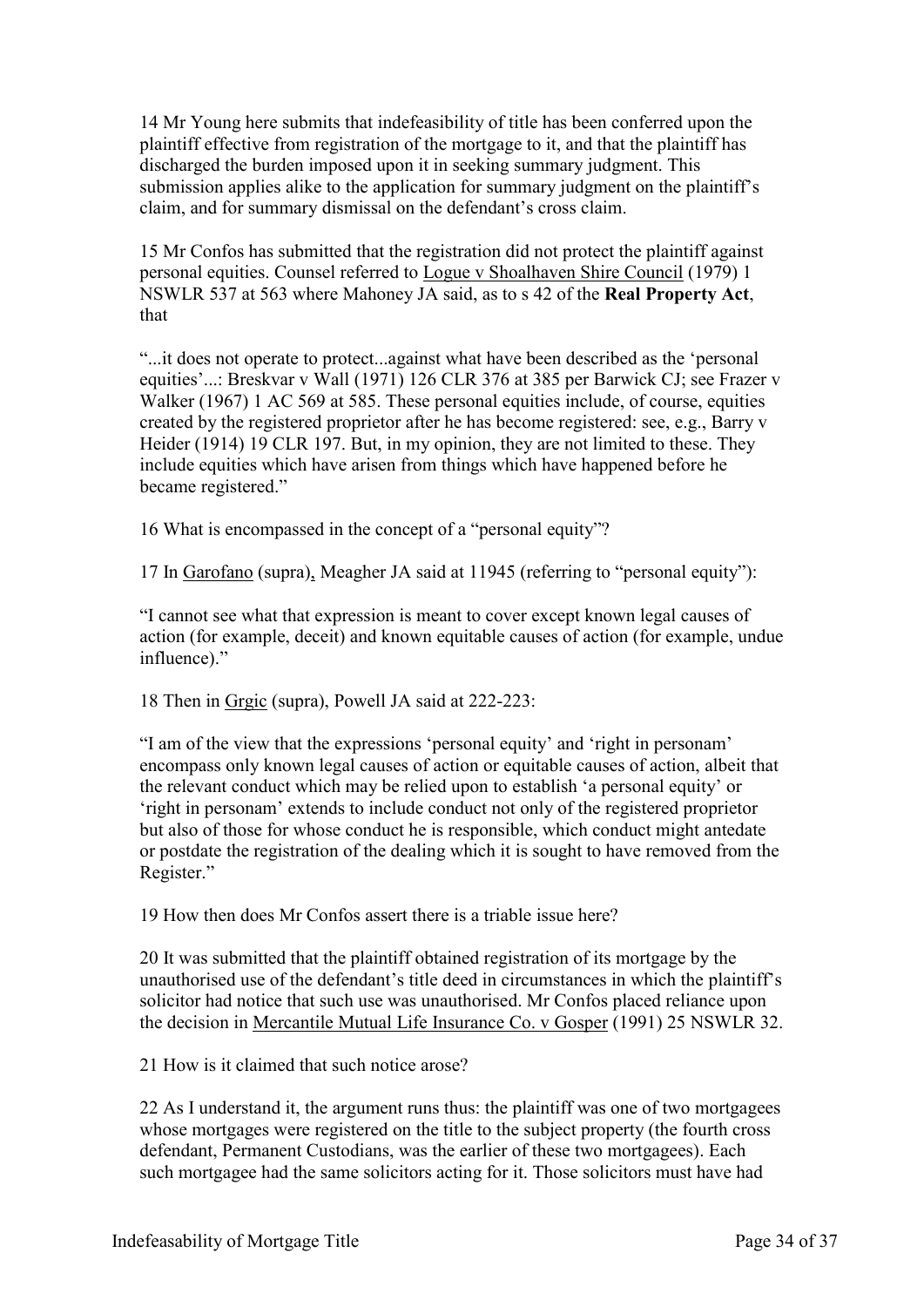the defendant's certificate of title in order to register each mortgage. Since the plaintiff's mortgage was the later of the two mortgages to be registered, the plaintiff's solicitors must have been aware when presenting it to permit registration of that mortgage that the defendant did not authorise that use of his certificate of title. The knowledge of the solicitor became the knowledge of the plaintiff. Hence, as in Gosper, the circumstances entitled the defendant to have the forged mortgage set aside.

23 I am not attracted by that submission. Indeed, I accept Mr Young's submission that Gosper is distinguishable.

24 In Gosper the mortgagee held the certificate of title of the mortgagor pursuant to a genuine mortgage, but then produced it to permit of the registration of the forged variation of mortgage. In the opinion of Mahoney JA (expressed at 49) the mortgagee "held the certificate of title for the purposes only of the mortgage and subject to, inter alia, the obligation not to permit it to be used for any other purpose." However, there is not in the present case the pre-existing relationship between the plaintiff and the defendant such as existed in Gosper. There the mortgagee had been holding the title deed for several years prior to the time that the mortgagor's husband fraudulently procured further advances, forging the mortgagor's signature on the variation of mortgage. This was then registered upon the presentation by the mortgagee of the certificate of title which it had been holding.

25 Those circumstances are to be contrasted with the present case, in which there was no pre-existing relationship between the plaintiff or its solicitors and the defendant.

26 Immediately prior to the plaintiff's advance pursuant to its mortgage, its solicitors were on notice of two earlier registered mortgages which were to be discharged from the funds to be advanced by Permanent Custodians and the plaintiff. Details of those earlier mortgages, including the principal sums, the commencement dates and the terms, were set out by the solicitors for those earlier mortgagees in the document introduced into evidence as Exhibit B. Then by letter dated 18 October 2001 those same solicitors, Messrs Grogan and Webb, authorised the plaintiff's solicitors to make payments on settlement of the mortgage transactions, which settlement was to take place on 19 October 2001. Omitting formal parts, the letter of authority was in these terms:

#### "**RE: DIAKAKIS Mortgage advance to: PERMANENT CUSTODIANS AND GINELLE FINANCE Security: 259 Botany Road, Kingsford**

We refer to the above matter which is expected to settle at the offices of Legalink, Level 8, The Law Society Building, 170 Phillip Street, Sydney on Friday, 19th October, 2001.

#### **Could we please settle at 2.00 pm instead of 2.30 pm**? Please confirm to our office.

On settlement of this matter you are authorised and directed to pay the following monies: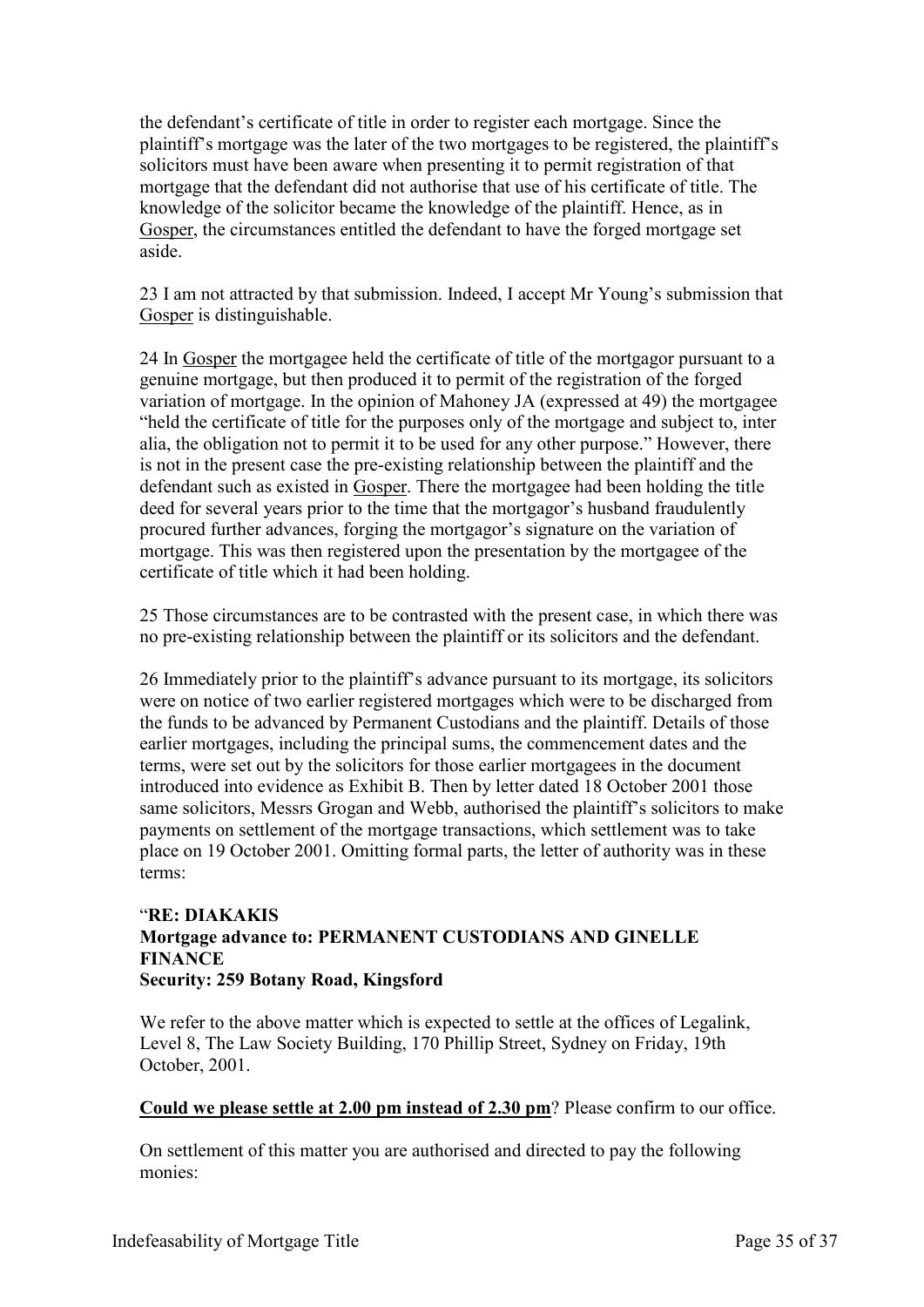#### **MAY BE TRUST CHEQUES:**

- 1. Grogan & Webb \$ 4,120.82
- 2. Grogan & Webb \$ 3,504.16
- 3. Grogan & Webb \$4,116.65

#### **MUST BE BANK CHEQUES**:

4. Grogan & Webb Trust Account \$294,629.17

5. J. Diakakis \$74,314.20

#### **TOTAL \$380,685.00"**

27 It is plain that the advances from Permanent Custodian and the plaintiff were to be applied to discharge the earlier mortgages, details of which were revealed by search on 19 October 2001 (see Exhibit C). It is also plain that the mortgages in favour of Permanent Custodian and the plaintiff were registered at the same time, because those two mortgages have consecutive dealing numbers: "8053869" and "8053870" (see annexure C to the affidavit of Nicole Stein 25 July 2002).

28 There is no evidence to indicate that the solicitors for the plaintiff had access to the relevant certificate of title earlier than the time of settlement referred to in the letter set out in para 26 above. Presumably the deed was then made available by Grogan and Webb upon payment of what was required to discharge the earlier mortgages.

29 The mere lack of authority from the defendant to register the plaintiff's mortgage does not create a personal equity: see Vassos v State Bank of South Australia (1992) V Conv R 54-443 per Hayne J at 65-180 to 65-181 and Story (supra) per Gleeson CJ at 736-737. As Gleeson CJ observed in Story (at 737):

"Unless a number of the leading cases concerning registration of forged instruments were wrongly decided, it [a personal equity] cannot arise out of the bare fact of the forgery."

30 In the present case it is accepted that the plaintiff was not involved in any fraud. It advanced money upon an apparently regular mortgage.

31 Mr Confos submitted that there was a further feature of this case which gives rise to a triable issue. This arises out of loan conditions which were set by the mortgage broker, Bleier Mortgage Corp. Pty Ltd.

32 On 24 September 2001 that broker obtained what purported to be the defendant's signature on a document advising of approval of an application for finance (Exhibit 3):

#### "**SUBJECT: DIAKAKIS**

We advise that the following application for finance has been approved subject to the following indicative terms and conditions:-